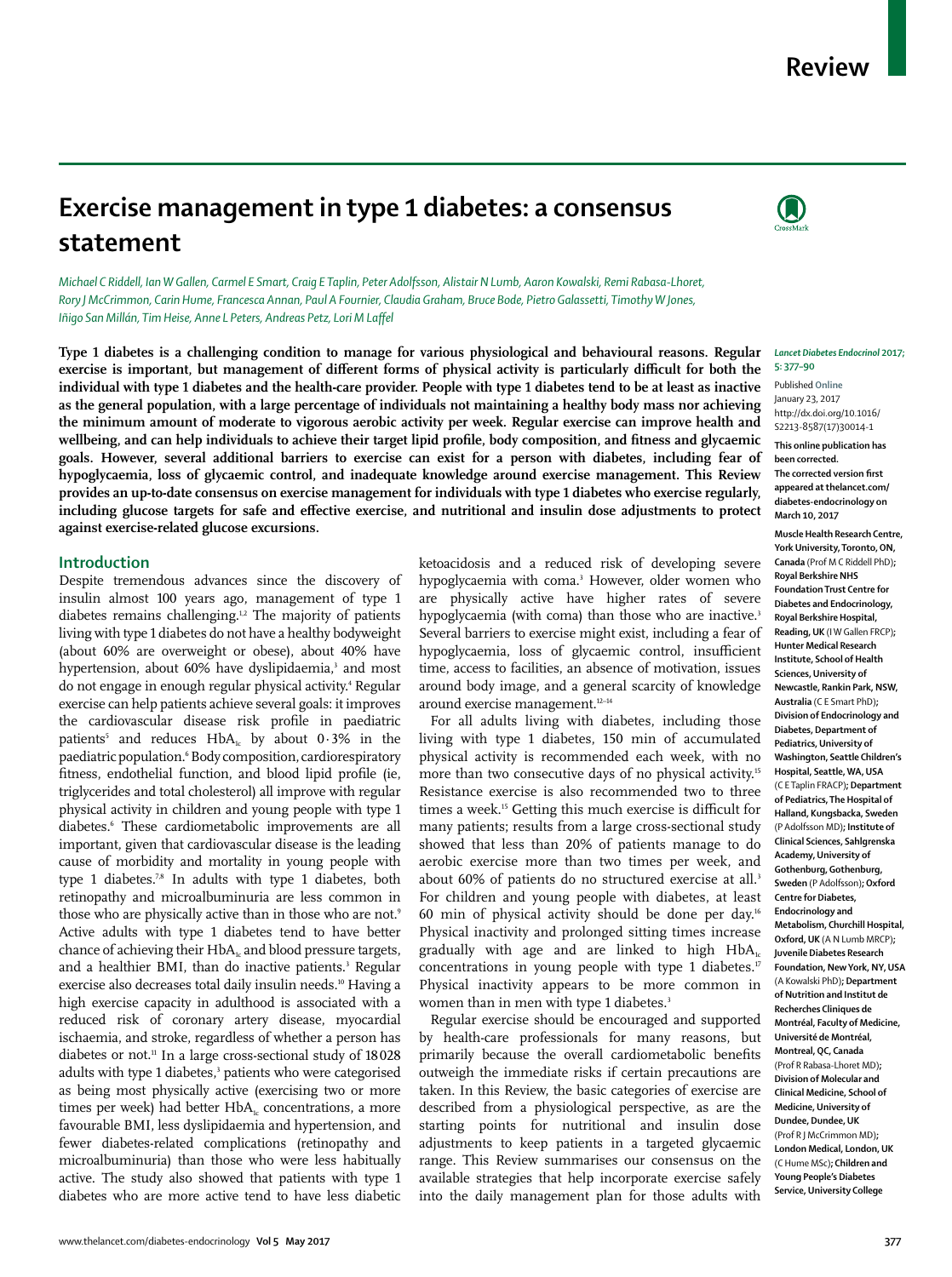**London Hospitals NHS Foundation Trust, London, UK**  (F Annan MSc)**; School of Sport Science, Exercise, and Health**  (P A Fournier PhD)**, The University of Western Australia, Perth, WA, Australia**  (Prof T W Jones FRACP)**; Department of Endocrinology and Diabetes, Princess Margaret Hospital for Children, Perth, WA, Australia**  (Prof T W Jones)**; Telethon Kids Institute, Perth, WA, Australia**  (Prof T W Jones)**; Dexcom Inc, San Diego, CA, USA**  (C Graham PhD)**; Atlanta Diabetes Associates, Atlanta, GA, USA** (B Bode MD)**; Department of Pediatrics, University of California Irvine, Irvine, CA, USA**  (Prof P Galassetti MD)**; AstraZeneca, Gaithersburg, MD, USA** (Prof P Galassetti)**; Department of Physical Medicine and Rehabilitation, University of Colorado, School of Medicine, Aurora, CO, USA**  (I San Millán PhD)**; Profil, Neuss, Germany** (T Heise MD)**; Keck School of Medicine, University of Southern California, Los Angeles, CA, USA**  (A L Peters MD)**; StubbaekSkole, Aabenraa, Denmark**  (A Petz BEd)**; Division of Endocrinology, Boston Children's Hospital, Boston, MA, USA** (L M Laffel MD)**; and Pediatric, Adolescent and Young Adult Section, Joslin Diabetes Center, Boston, MA, USA** (L M Laffel)

Correspondence to: Prof Michael C Riddell, Muscle Health Research Centre, York University, Toronto, ON M3J 1P3, Canada **mriddell@yorku.ca** type 1 diabetes who are regularly engaging in exercise, sports, or competitive events. We hope these new recommendations for exercise management will improve glycaemic control and encourage more individuals with type 1 diabetes to increase their physical activity.

## **Physiology of physical activity and exercise Modalities of exercise**

An understanding of the metabolic and neuroendocrine responses to the various types of exercise done by people with type 1 diabetes is essential for determination of appropriate nutritional and insulin management strategies. Exercise is generally classified as aerobic or anaerobic, depending on the predominant energy systems used to support the activity, although most exercise activities include a combination of energy systems. Aerobic exercise (eg, walking, cycling, jogging, and swimming) involves repeated and continuous movement of large muscle groups that rely primarily on aerobic energy-producing systems. Resistance (strength) training is a type of exercise using free weights, weight machines, bodyweight, or elastic resistance bands that rely primarily on anaerobic energy-producing systems. High intensity interval training involves alternation between brief periods of vigorous exercise and recovery at low to moderate intensity (eg, from 20 s to 4 min intervals of exercise and rest, for up to ten cycles).<sup>18</sup> Both aerobic and anaerobic activities are recommended for most people living with diabetes,15,16 and guidelines now also incorporate high intensity interval training as a training modality with established benefits for individuals with prediabetes or type 2 diabetes. $15$  In some studies, high intensity interval training has been shown to be more effective than continuous aerobic training in improvement of cardiovascular fitness and various parameters related to glucose metabolism, including insulin sensitivity and glycaemic control, in type 2 diabetes.19 At present, it is unclear what the most effective forms of exercise for improvement of cardiometabolic control in type 1 diabetes are.<sup>20</sup>

#### **Neuroendocrine and metabolic responses to exercise** *Individuals without diabetes*

The metabolic responses to different forms of exercise are distinct. However, in almost all forms of exercise, regardless of the intensity or duration, blood glucose concentrations are normally held within a tight range (~4–6 mmol/L; ~70–110 mg/dL). During aerobic exercise, insulin secretion decreases and glucagon secretion increases in the portal vein to facilitate release of glucose from the liver to match the rate of glucose uptake into the working muscles.<sup>21</sup> Exercise can increase glucose uptake into muscle by up to 50 times—a phenomenon that occurs independently of insulin signalling $22$ —so the decrease in circulating insulin does not restrict glucose provision to the working body. Although the main determinant of glucose production during aerobic exercise is an increase in glucagon concentrations, neural control of glucose release and other counterregulatory hormones also have a supportive role.<sup>23</sup> An extended duration of exercise leads to reduced reliance on muscle glycogen as fuel and increased reliance on lipid oxidation and glucose derived from plasma.<sup>24</sup> If insulin concentrations do not fall during prolonged aerobic exercise (eg, walking, jogging, or cycling), the rise in counter-regulatory hormones is less effective in the promotion of hepatic glucose production than when they do fall.<sup>21</sup>

When the intensity of exercise increases above 50–60% of maximal oxygen consumption (VO<sub>2</sub>max), fat oxidation decreases, particularly in those who are untrained, and carbohydrates become the preferred fuel.<sup>25</sup> Prolonged high intensity exercise is supported by use of both muscle glycogen and blood glucose, with minimal contributions from lipid and protein.<sup>26</sup> During predominantly anaerobic activities such as sprinting, $^{27}$ and during a high intensity interval training session,<sup>28</sup> circulating insulin concentrations do not decrease as markedly as in purely aerobic activities, in part because the duration of activity is typically shorter. High rates of external power output during high intensity interval training increase reliance on muscle phosphagens and glycogen, with lactate concentrations rising markedly in the circulation.<sup>28</sup> Insulin concentrations increase above baseline in early recovery from a high intensity interval training session to offset the rise in glucose caused by the elevations in counter-regulatory hormones and other metabolites.<sup>27</sup>

## *Dysglycaemia during exercise in individuals with type 1 diabetes*

In type 1 diabetes, the glycaemic responses to exercise are influenced by the location of insulin delivery, the amount of insulin in the circulation, the blood glucose concentration before exercise, the composition of the last meal or snack, as well as the intensity and duration of the activity<sup>29</sup> (figure 1).

During aerobic exercise, blood glucose concentrations fall in most individuals with type 1 diabetes, unless they ingest carbohydrates, because insulin concentrations cannot be decreased rapidly enough at the start of the activity and might rise in the systemic circulation,<sup>30</sup> perhaps because of increased blood flow to subcutaneous adipose tissue during exercise.<sup>31</sup> Even if basal insulin infusion rates are halved 60 min before the start of exercise in patients on continuous subcutaneous insulin infusion, circulating free insulin concentrations do not decrease sufficiently upon commencement of exercise and concentrations tend to increase transiently during the activity.<sup>32</sup> Increased insulin concentrations in the circulation during exercise promote increased glucose disposal relative to hepatic glucose production, and might delay lipolysis another feature that increases the reliance of muscles on glucose as a fuel. Hypoglycaemia develops in most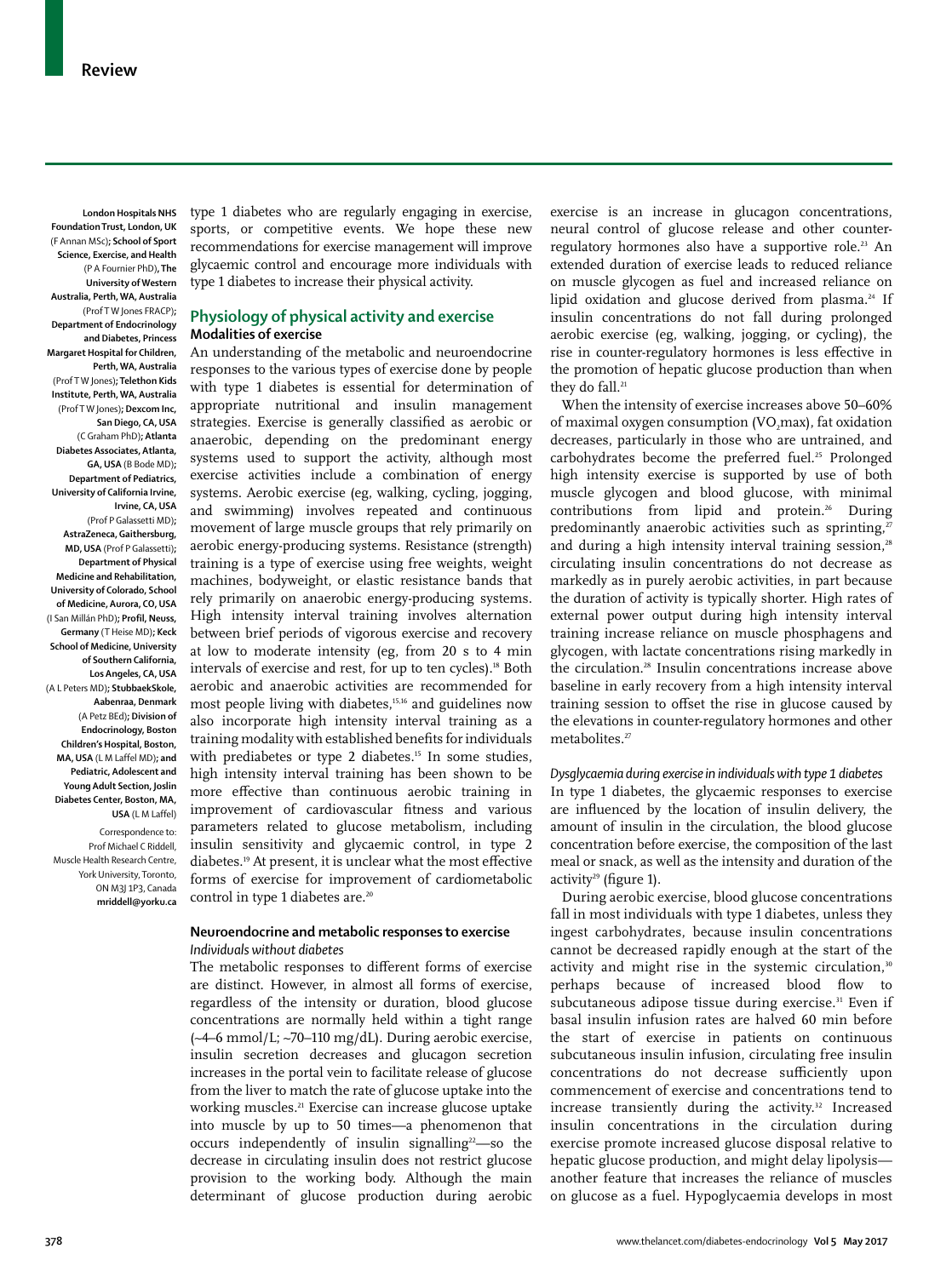patients within about 45 min of starting aerobic exercise.<sup>33-35</sup> Trained individuals with type 1 diabetes have greater reductions in blood glucose concentrations during aerobic exercise than do individuals with reduced physical fitness,<sup>36</sup> possibly because the overall work rate is higher in those who are more aerobically conditioned than in those who are not. As such, both trained and untrained individuals with type 1 diabetes typically require an increased carbohydrate intake or an insulin dose reduction, or both, before commencing aerobic exercise. High intensity interval sprint training promotes the increased oxidative capacity of skeletal muscle in type 1 diabetes and attenuates the rates of glycogen breakdown, $37$  which might, in theory, protect against hypoglycaemia after exercise. Perhaps in line with this, individuals who are aerobically conditioned have lower glucose variability than do those who are unconditioned.38 Low insulin concentrations due to aggressive reductions in insulin administration or a skipped insulin dose can cause hyperglycaemia before and during aerobic exercise,<sup>39</sup> and even mild activity could lead to development of ketosis.40

Resistance exercise is associated with better glucose stability than continuous moderate intensity aerobic exercise,<sup>41</sup> although resistance exercise could cause a modest rise in glycaemia in some individuals.42 Compared with aerobic exercise, a high intensity interval training session attenuates the decrease in glycaemia,<sup>43</sup> as does resistance exercise done before aerobic exercise,<sup>44</sup> possibly because of increased concentrations of counterregulatory hormones and various metabolites that restrict glucose disposal.45 In situations of brief and intense anaerobic exercise (eg, sprinting, weight lifting, and some competitive sports),<sup>42,46</sup> or during high intensity interval training,<sup>28</sup> glucose concentrations typically rise.

*Dysglycaemia after exercise in individuals with type 1 diabetes* Glucose uptake into muscle decreases immediately after aerobic exercise, but overall glucose disposal remains elevated for several hours in recovery from exercise to help replenish glycogen stores.47 The risk of hypoglycaemia is elevated for at least 24 h in recovery from exercise, with the greatest risk of nocturnal hypoglycaemia occurring after afternoon activity.<sup>48</sup> As mentioned above, weight lifting, sprinting, and intense aerobic exercise can promote an increase in glycaemia that could last for hours in recovery. Although a conservative insulin correction after exercise might be prudent in some situations,<sup>49</sup> overcorrection with insulin can cause severe nocturnal hypoglycaemia and lead to death.<sup>50</sup> High intensity interval training has been associated with a higher risk of nocturnal hypoglycaemia than continuous aerobic exercise in some $51$ —but not all $52,53$ —studies.

# **Exercise goals and glycaemic targets**

Individuals with type 1 diabetes should engage in exercise for various health reasons. The evidence on whether



*Figure 1***: Variability in blood glucose responses to different forms of exercise in people with type 1 diabetes** High individual variability exists in the blood glucose responses to different form of exercise, as denoted by the arrows and grey shading. In general, aerobic exercise decreases glycaemia, anaerobic exercise increases glycaemia, and mixed activities are associated with glucose stability. Individual responses are dependent on various additional factors, including the duration and intensity of the activity, initial blood glucose concentrations, individual fitness, concentrations of insulin, glucagon, and other counter-regulatory hormones in the circulation, and the nutritional status of the individual.

regular exercise improves metabolic control in adults with type 1 diabetes is somewhat scarce, $20,54$  although exercise appears to be helpful in young people with type 1 diabetes.6 Exercise readiness questionnaires, such as Physical Activity Readiness Medical Examination [\(ePARmed-X+\) and Physical Activity Readiness](http://eparmedx.com) [Questionnaire](http://eparmedx.com) for Everyone (PAR-Q+), are available online for adults with diabetes who might be at increased risk of developing adverse events. Patient goals for exercise (eg, metabolic control, prevention of complications, fitness, weight loss, or competition and performance) should be considered before decisions on diabetes management are made. This is an important element of the diabetes management plan. For example, exercise for weight loss requires strategies that focus on reduction of insulin concentrations during and after exercise, as opposed to consumption of additional carbohydrates. By contrast, if maximisation of sports and exercise performance is the primary goal, then nutritional guidance specific to the sporting activity is needed and a modified insulin plan to match the increased nutritional requirements should be considered.55 For all patients, blood glucose monitoring before, during, and after exercise is essential to inform strategies and maintain stable and safe glycaemia.

The appropriate blood glucose concentration at the start of exercise should be tailored to the individual. Based on our consensus, a reasonable starting range for

For more on **ePARmed-X+ and PAR-Q+** see http://eparmedx.com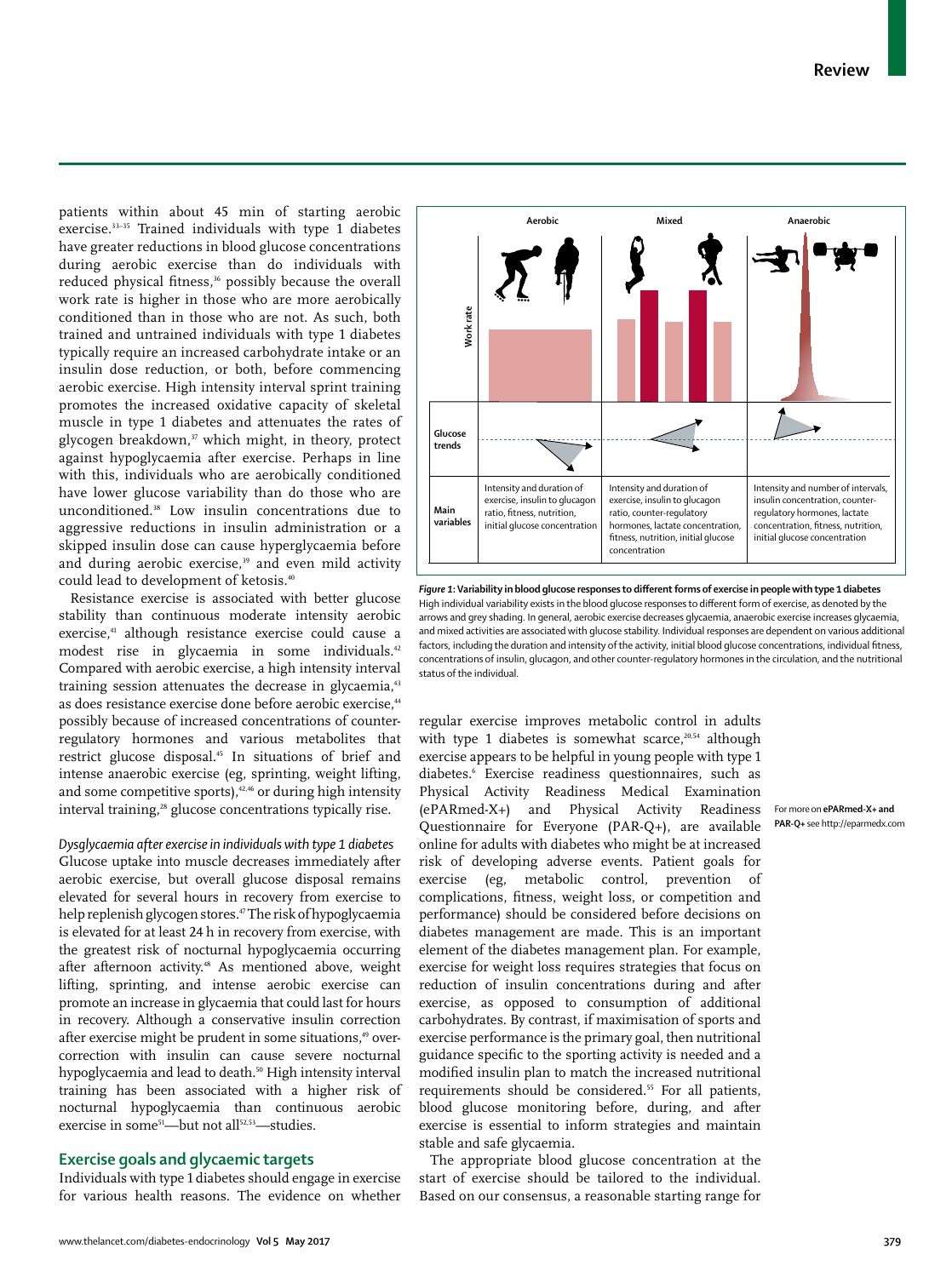## *Panel 1***: Blood glucose concentrations before exercise commencement and recommended glucose management strategies**

The carbohydrate intakes shown here aim to stabilise glycaemia at the start of exercise. Blood glucose at the start of exercise must also be viewed within a wider context. Factors to consider include directional trends in glucose and insulin concentrations, patient safety, and individual patient preferences based on experience. Carbohydrate intake will need to be higher if circulating insulin concentrations are high at the onset of exercise.

#### **Starting glycaemia below target (<5 mmol/L; <90 mg/dL)**

- Ingest 10-20 g of glucose before starting exercise.
- Delay exercise until blood glucose is more than 5 mmol/L (>90 mg/dL) and monitor closely for hypoglycaemia.

## **Starting glycaemia near target (5–6·9 mmol/L; 90–124 mg/dL)**

- • Ingest 10 g of glucose before starting aerobic exercise.
- Anaerobic exercise and high intensity interval training sessions can be started.
- **Starting glycaemia at target levels (7–10 mmol/L; 126–180 mg/dL)**
- Aerobic exercise can be started.
- Anaerobic exercise and high intensity interval training sessions can be started, but glucose concentrations could rise.
- **Starting glycaemia slightly above target (10·1–15·0 mmol/L; 182–270 mg/dL)**
- Aerobic exercise can be started.
- Anaerobic exercise can be started, but glucose concentrations could rise.

### **Starting glycaemia above target (>15 mmol/L; >270 mg/dL)**

- If the hyperglycaemia is unexplained (not associated with a recent meal), check blood ketones. If blood ketones are modestly elevated (up to 1·4 mmol/L), exercise should be restricted to a light intensity for only a brief duration (<30 min) and a small corrective insulin dose might be needed before starting exercise. If blood ketones are elevated (≥1·5 mmol/L), exercise is contraindicated and glucose management should be initiated rapidly as per the advice of the health-care professional team.
- Mild to moderate aerobic exercise can be started if blood ketones are low (<0.6 mmol/L) or the urine ketone dipstick is less than 2+ (or <4·0 mmol/L). Blood glucose concentrations should be monitored during exercise to help detect whether glucose concentrations increase further. Intense exercise should be initiated only with caution as it could promote further hyperglycaemia.

most patients doing aerobic exercise lasting up to an hour is 7-10 mmol/L  $(-126-180 \text{ mg/dL})$ . This range balances performance considerations against the risk of hypoglycaemia. Concentrations higher than 7–10 mmol/L (~126–180 mg/dL) might be acceptable in some situations where added protection against hypoglycaemia is needed. Achieving and maintaining circulating glucose concentrations in this range is challenging. The glycaemic response to exercise is variable and based on several factors, including the duration and intensity of exercise,<sup>45,56</sup> the starting level of glycaemia,<sup>34</sup> the individual's aerobic fitness,<sup>36</sup> and the amount of insulin in circulation<sup>57,58</sup> (figure 1). Anaerobic exercise and a high intensity interval training session can be initiated with a lower starting glucose concentration  $(-5-7 \text{ mmol/L}; -90-126 \text{ mg/dL})$  because glucose concentrations tend to remain relatively stable and fall to a lesser extent than with continuous aerobic exercise, or rise slightly (figure 1). Strategies to cope with a range of glucose concentrations before the start of exercise are provided in panel 1, bearing in mind that for aerobic activities lasting longer than 30 min, additional carbohydrates are likely to be needed (table 1). If glucose concentrations are too high because of insulin omission, ketosis and further hyperglycaemia can occur,<sup>40</sup> and perceived exercise or work effort probably increases. Although it is unclear if there is an optimal glycaemic range for exercise performance, clinical experience and data from a field study in adolescents<sup>62</sup> suggest that maintenance of a concentration of about 6–8 mmol/L (108–144 mg/dL) might be ideal.

## **Contraindications and cautions for exercise**

Although few exercise restrictions should be placed on patients, some considerations are important and are highlighted below.

## **Elevated ketones**

Elevated blood ketones ( $\geq 1.5$  mmol/L) or urine ketones (≥2+ or 4·0 mmol/L) before a bout of exercise should be addressed before the start of the session via insulin administration with carbohydrate feeding if necessary (ie, relatively euglycaemic but ketotic; see panel 1). The cause of elevated ketone concentrations should be identified (eg, illness, diet manipulation, a recent bout of prolonged exercise, or insulin omission). Prolonged endurance type activities (eg, marathons and trekking) and diets very low in carbohydrate can elevate blood ketone concentrations in patients, and blood glucose might not be markedly elevated. The health-care professional should therefore define appropriate protocols for ketone monitoring and strategies for what to do when blood or urine ketones are elevated. Blood ketone concentrations of 3·0 mmol/L or more should be managed immediately by a qualified health-care professional (eg, a hospital emergency department or physician).

#### **Recent hypoglycaemia**

Severe hypoglycaemia (defined here as blood glucose ≤2.8 mmol/L [~50 mg/dL] or a hypoglycaemic event requiring assistance from another individual) within the previous 24 h is a contraindication to exercise, because of the substantially increased risk of a more serious episode during exercise.<sup>63</sup> In situations where mild hypoglycaemia (blood glucose 2·9–3·9 mmol/L [~50–70 mg/dL], with the ability to self-treat) has occurred, the increased risk of recurrence must be taken into account.<sup>64</sup> Vigilance around monitoring should be stressed and exercise should be avoided if the setting is deemed particularly unsafe (eg, alpine skiing, rock climbing, swimming, or trekking alone).

## **Diabetes-related complications**

Overall, the health benefits of being physically active outweigh the risks of being sedentary for people with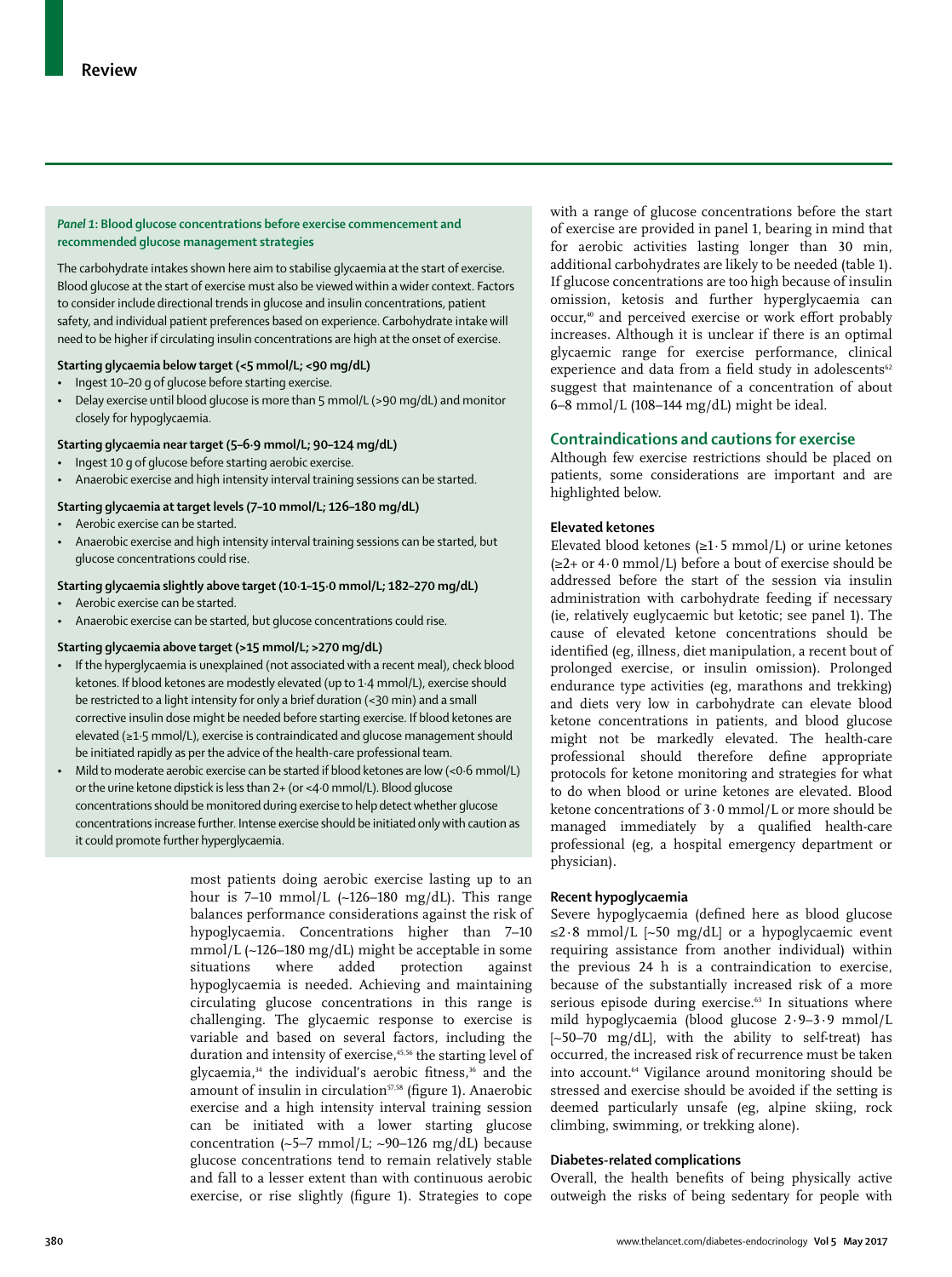|                                                                              | Endurance exercise performance in<br>athletes with and without diabetes                                                                                                                               | Hypoqlycaemia prevention under low insulin conditions                                                                                                                                                                                                                                                                                                                                                                                                                       | Hypoglycaemia prevention under high<br>insulin conditions                                                                  |
|------------------------------------------------------------------------------|-------------------------------------------------------------------------------------------------------------------------------------------------------------------------------------------------------|-----------------------------------------------------------------------------------------------------------------------------------------------------------------------------------------------------------------------------------------------------------------------------------------------------------------------------------------------------------------------------------------------------------------------------------------------------------------------------|----------------------------------------------------------------------------------------------------------------------------|
| Meal (low fat, low glycaemic index)<br>consumed before exercise              | A minimum of 1 g carbohydrate per kg<br>bodyweight according to exercise<br>intensity and type                                                                                                        | A minimum of 1 g carbohydrate per kg bodyweight<br>according to exercise intensity and type                                                                                                                                                                                                                                                                                                                                                                                 | A minimum of 1 g carbohydrate per kg<br>bodyweight according to exercise intensity<br>and type                             |
| Meal or snack consumed immediately<br>before exercise (high glycaemic index) | No carbohydrate required for<br>performance                                                                                                                                                           | If blood qlucose concentration is less than 5 mmol/L<br>(<90 mg/dL), ingest 10-20 g carbohydrate                                                                                                                                                                                                                                                                                                                                                                            | If blood glucose concentration is less than<br>5 mmol/L (<90 mg/dL), ingest 20-30 g<br>carbohydrate                        |
| Meal consumed after exercise                                                 | 1.0-1.2 g carbohydrate per kg<br>bodyweight                                                                                                                                                           | Follow sports nutrition quidelines to maximise recovery<br>with appropriate insulin adjustment for glycaemic<br>management                                                                                                                                                                                                                                                                                                                                                  | Follow sports nutrition quidelines to<br>maximise recovery with appropriate insulin<br>adjustment for glycaemic management |
| Exercise (up to 30 min duration)                                             | No carbohydrate required for<br>performance                                                                                                                                                           | If blood qlucose concentration is less than 5 mmol/L<br>(<90 mg/dL), ingest 10-20 g carbohydrate                                                                                                                                                                                                                                                                                                                                                                            | Might require 15-30 g carbohydrate to<br>prevent or treat hypoglycaemia                                                    |
| Exercise (30-60 min duration)                                                | Small amounts of carbohydrate<br>(10-15 q/h) could enhance performance                                                                                                                                | Low to moderate intensity exercise (aerobic): small<br>amounts of carbohydrate (10-15 q/h) depending on<br>exercise intensity and blood glucose concentration<br>measured during the activity<br>High intensity exercise (anaerobic): no carbohydrate<br>required during exercise unless blood glucose concentration<br>measured during the activity is less than 5 mmol/L<br>(<90 mg/dL); if so, ingest 10-20 g carbohydrate; replace<br>carbohydrate needs after exercise | Might require up to 15-30 g carbohydrate<br>every 30 min to prevent hypoglycaemia                                          |
| Exercise (60-150 min duration)                                               | 30-60 g carbohydrate per h                                                                                                                                                                            | 30-60 g carbohydrate per h to prevent hypoglycaemia and<br>enhance performance                                                                                                                                                                                                                                                                                                                                                                                              | Up to 75 g carbohydrate per h to prevent<br>hypoqlycaemia and enhance performance*                                         |
| Exercise (>150 min duration);<br>mixture of carbohydrate sources             | 60-90 g carbohydrate per h spread across<br>the activity (e.g. 20-30 g carbohydrate<br>every 20 min)<br>Use carbohydrate sources that use<br>different qut transporters<br>(eq, glucose and fructose) | Follow sports nutrition quidelines (60-90 q/h)<br>with appropriate insulin adjustment for glycaemic<br>management                                                                                                                                                                                                                                                                                                                                                           | Follow sports nutrition quidelines (60-90<br>q/h) with appropriate insulin adjustment for<br>glycaemic management          |

These guidelines are based on published studies,59–61 and on our own expert opinion. \*Carbohydrate consumption at a high rate might cause gastric upset in some individuals and might contribute to hyperglycaemia during and after the activity. To increase the rate of carbohydrate absorption during exercise, and maintain hydration status, sports beverages containing glucose and fructose might be preferable.

*Table 1***: Carbohydrate requirements for endurance (aerobic) exercise performance and hypoglycaemia prevention** 

diabetes. Those with complications can derive several health benefits from low intensity physical activities, with little risk of any adverse events.<sup>65</sup> In individuals with long-standing disease or with  $HbA<sub>i</sub>$  concentrations well above the target, vigorous exercise, activities involving lifting of heavy weights, and competitive endurance events are contraindicated, particularly if the patient has unstable proliferative retinopathy, severe autonomic dysfunction, or renal failure.<sup>65</sup>

# **Inadequate preparation for exercise-associated hypoglycaemia**

In preparation for exercise, individuals with type 1 diabetes should be aware of their starting glucose concentrations, and should also have blood glucose monitoring equipment and snacks to treat hypoglycaemia. They should also be advised to wear or carry some form of diabetes identification.

# **Nutritional management**

# **Goals for nutritional management**

Nutritional management for people with type 1 diabetes should incorporate strategies that optimise glycaemic control while promoting long-term health.<sup>66</sup> The main strategies around nutrition for exercise and sport discussed in this section primarily aim to maximise athletic performance and are based largely on studies done in highly trained healthy individuals without diabetes,<sup>59</sup> with few studies done in people with type 1 diabetes. Application of these strategies to people with type 1 diabetes must consider the individual's insulin management plan and include specific advice focused on nutrition for both athletic performance and glycaemic management. A registered dietitian with specialist diabetes and sports knowledge is the most qualified to help active people with type 1 diabetes.

An individualised meal planning approach is central to improvement of performance and glycaemic outcomes. Daily carbohydrate intake should relate to the fuel cost of training in the athletic subpopulation and ensure prevention of hypoglycaemia for all active people. Balancing insulin dose to carbohydrate intake during exercise is essential. Various carbohydrate and insulin adjustment strategies can be used, such as reduction of the pre-exercise bolus insulin dose by 30–50% up to 90 min before aerobic exercise,<sup>67</sup> consumption of carbohydrates with a high glycaemic index during sport (30–60 g/h), or replacement of carbohydrates after anaerobic exercise. Personal tolerance of ingested carbohydrate, particularly during exercise, is a key factor in tailoring of recommendations. The distribution of macronutrient intake over the day should take into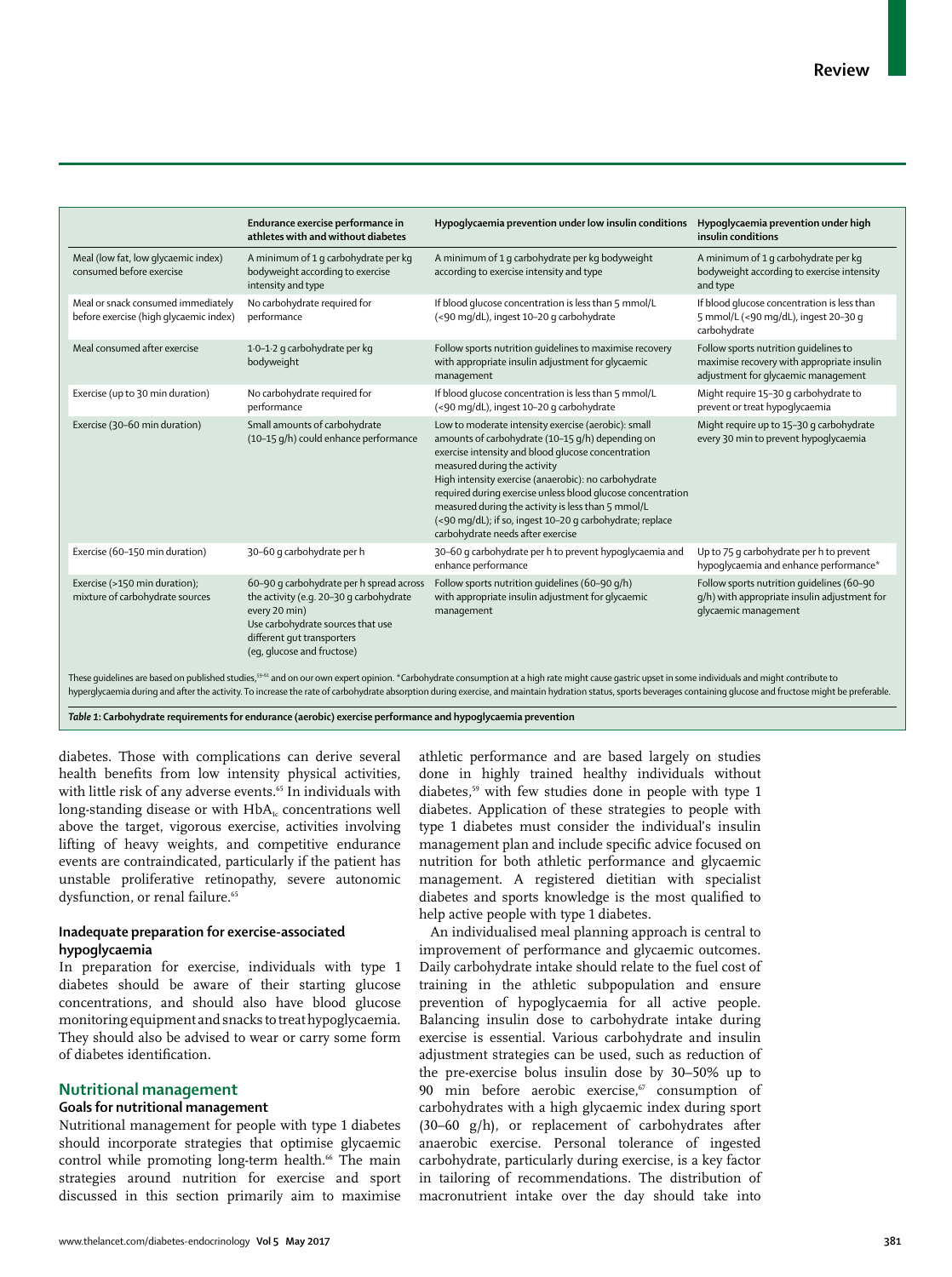account the timing of exercise so that liver and muscle glycogen stores are maximised before the activity and replenished in early recovery.<sup>59</sup> This strategy should include carbohydrate feeding well before exercise (~4 h) and early in recovery.59,68

## **Daily energy and macronutrient balance**

Athletes with type 1 diabetes need sufficient energy to meet the demands of their daily activities. These demands will vary with age, sex, body composition, and activity type.<sup>69</sup> Total energy requirements differ with individual aims. Predictive equations can be used to estimate resting energy expenditure; $\sqrt[n]{ }$  however, they should serve only as a guide, as they could overestimate or underestimate actual requirements. An appropriate macronutrient balance and micronutrient intake,<sup>59</sup> coupled with a glycaemic control strategy, is required to maximise performance. The optimal macronutrient distribution will vary depending on the individualised assessment and exercise goals. A guide to the nutritional distribution of the total daily energy intake is as follows: 45–65% carbohydrate, 20–35% fat, and 10–35% protein, with higher protein intakes indicated for individuals wanting to lose weight.<sup>71</sup>

The major nutrients required to fuel performance are carbohydrates and lipids, while the addition of protein is needed to help foster recovery and maintain nitrogen balance.<sup>59,72</sup> Protein requirements range from  $1\cdot 2$  to  $1\cdot 6$  g per kg bodyweight per day, and will vary with training type and intensity, and carbohydrate availability.<sup>59,73</sup> Higher intakes might be needed for recovery from injury or for individuals on energy-restricted diets<sup>74</sup> to maintain lean body mass.

#### **Carbohydrate needs before, during, and after exercise**

A distinction should be made between carbohydrate needs for performance and carbohydrate intake required for hypoglycaemia prevention (table 1). Carbohydrate requirements will alter insulin management strategies and vice versa. Most studies in type 1 diabetes have investigated the amount and distribution of carbohydrate required to prevent hypoglycaemia rather than to optimise performance, although the two might be at least partially related.<sup>34,67,75,76</sup> For example, although only 15–20 g/h of carbohydrate might be required to prevent hypoglycaemia in people who reduce their insulin concentrations in anticipation of exercise, this amount of carbohydrate could be insufficient for performance. Implementation of increased carbohydrate supplementation (up to 75 g/h) is possible for prolonged activity lasting longer than 2·5 h (eg, marathons and other endurance type races) without having an adverse effect on glycaemia, as long as the insulin dose is titrated appropriately.<sup>55</sup> In general, carbohydrate requirements during shorter, intermittent, high intensity, and anaerobic activities can be considerably decreased (table 1).

#### **Nutritional needs for recovery**

Nutrition requirements to maximise muscle recovery and muscle protein synthesis after exercise have been well studied in the athletic population without diabetes.<sup>77</sup> For replenishment of glycogen content after exercise, carbohydrate intake is essential.<sup>59</sup> For athletes with type 1 diabetes, rapid and adequate replenishment of muscle and liver glycogen stores is essential to help prevent late onset hypoglycaemia. Glycogen replacement strategies could also be important in prevention of euglycaemic ketosis in exercise recovery.78 Ingestion of protein (~20–30 g) in addition to carbohydrate in the period after exercise is beneficial for muscle protein synthesis, but protein ingestion does not appear to facilitate glycogen replenishment in athletes who do not have diabetes.<sup>59</sup>

## **Role of high and low glycaemic index foods for maintenance of euglycaemia**

The glycaemic index of a carbohydrate-rich food can be used to assist with the selection of the carbohydrate type for exercise; sports drinks and energy gels with a high glycaemic index provide rapidly released carbohydrate to increase blood glucose concentrations during endurance events and can treat or prevent hypoglycaemia. Consumption of foods with a low glycaemic index before exercise could sustain carbohydrate availability and maintain euglycaemia, whereas consumption of meals and snacks with a high glycaemic index after exercise could enhance recovery. Snacks with a low or moderate glycaemic index could also be preferred for long-distance activities such as trekking and long-distance cycling at low to moderate workloads. Consumption of a carbohydrate with a low glycaemic index (isomaltose) 2 h before a high intensity run in adults with type 1 diabetes showed better blood glucose responses during exercise than did consumption of a carbohydrate with a high glycaemic index (dextrose).79 In adults with type 1 diabetes, consumption of a meal and bedtime snack with a low glycaemic index after midday exercise prevented postprandial hyperglycaemia more effectively than consumption of a meal and snack with a high glycaemic index after exercise, with both meal types being protective against hypoglycaemia for about 8  $h$ .<sup>80</sup> The protection provided by a snack was not sustained beyond 8 h, and the risk of hypoglycaemia remained high for at least 24 h.<sup>80</sup>

# **Fluid replacement**

Adequate fluid intake before, during, and after exercise is necessary for prevention of dehydration and optimisation of performance.68 Water is the most effective drink for low intensity and short-duration sports (ie, ≤45 min), as long as glucose concentrations are 7 mmol/L (126 mg/dL) or higher. Sports beverages containing carbohydrate (6–8%) and electrolytes are useful for athletes with type 1 diabetes exercising for a longer duration; they are also useful as a hydration and fuel source for higher intensity exercise, and for prevention of hypoglycaemia.34,81 However,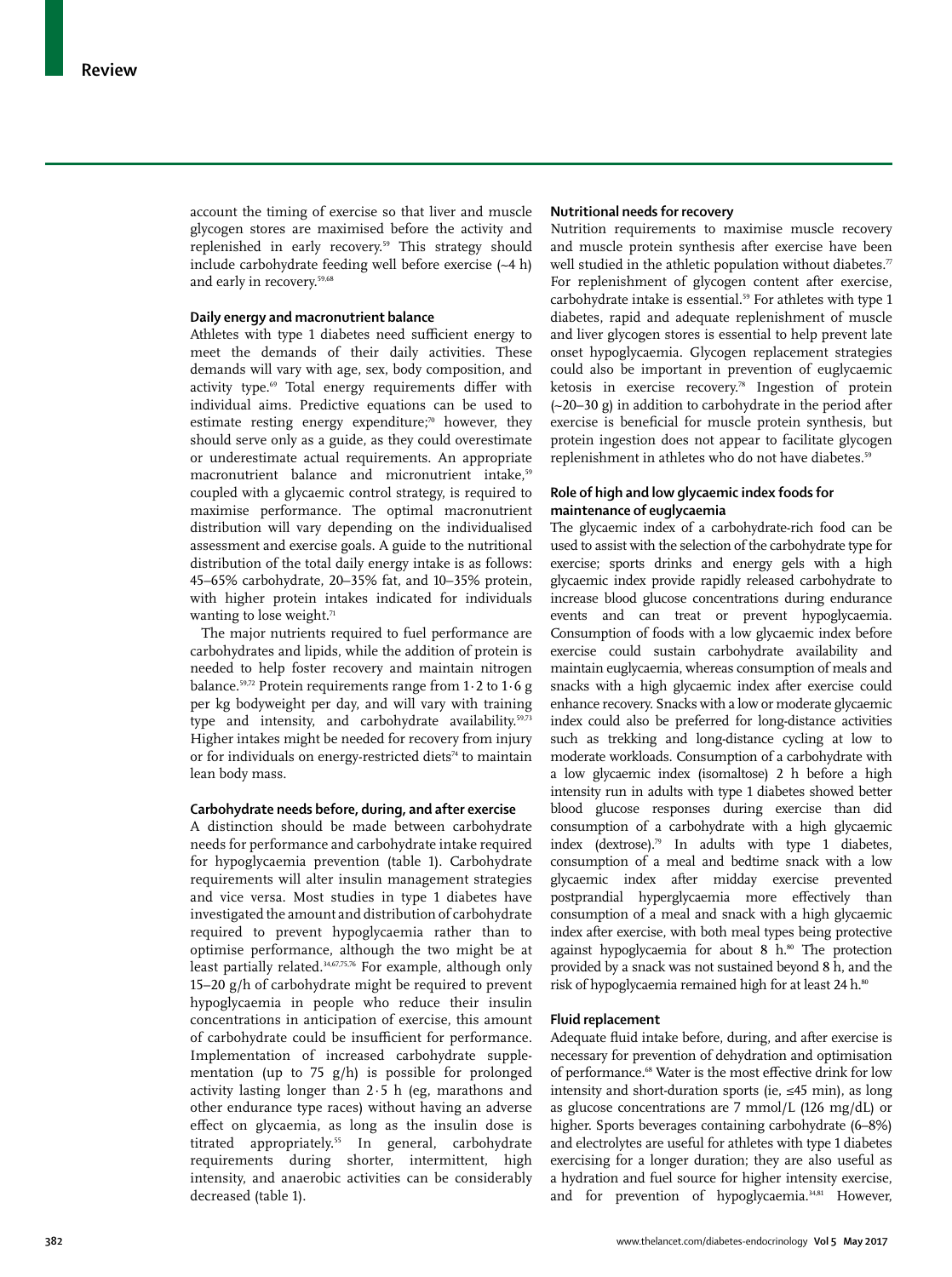overconsumption of these beverages can result in hyperglycaemia. Milk-based drinks containing carbohydrate and protein can assist with recovery after exercise and prevent delayed hypoglycaemia.<sup>76</sup>

#### **Low-carbohydrate high-fat diets and exercise**

People with type 1 diabetes can choose a low-carbohydrate high-fat diet for various reasons. A review on lowcarbohydrate high-fat diets and sports performance in individuals without type 1 diabetes concluded that, despite increasing the ability of muscles to utilise fat over time, no evidence was available to suggest performance benefits.<sup>82</sup> Long-term studies have yet to be done on the health, glycaemia, or performance effects of lowcarbohydrate high-fat diets in people with type 1 diabetes. A concern with these diets is that they could impair the capacity for high intensity exercise.<sup>83</sup>

Variation in carbohydrate intake (ie, periodisation throughout the training cycle according to fuel needs and performance) has been suggested by some researchers as a way to help promote adaptation of skeletal muscle to training.<sup>84</sup> Additionally, various exercise-nutrient protocols are used to manipulate carbohydrate availability, such as training in a fasting state or withholding carbohydrate intake at a meal before or after exercise. These approaches have not been studied in individuals with type 1 diabetes, in whom manipulation of dietary carbohydrate as part of training presents unique challenges for insulin therapy and requires careful glucose monitoring.

#### **Sports nutritional aids and type 1 diabetes**

The use of ergogenic aids is a widespread performance enhancement strategy used by athletes, but little evidence is available on their use in athletes with type 1 diabetes.

Caffeine intake in athletes without diabetes has shown improvements in endurance capacity and power output.<sup>85</sup> Caffeine intake (5–6 mg per kg body mass) before exercise attenuates the decrease in glycaemia during exercise in individuals with type 1 diabetes, but it might increase the risk of late onset hypoglycaemia.<sup>86</sup>

#### **Recommendations for management of glycaemia**

Blood glucose responses to the various forms and intensities of exercise show high variability between and within individuals (figure 1). Glycaemic management is therefore based on frequent glucose monitoring, adjustments to both basal and bolus insulin dosing, and consumption of carbohydrates during and after exercise. These recommendations are intended to serve as a starting point for insulin adjustments and carbohydrate intake that can then be individualised (figure 2).

Clinical management strategies should be built around exercise types and individual aims, and implementation of these strategies should take into account the factors summarised in panel 2. Generally, sustained aerobic exercise requires more substantial reductions in insulin dose and a higher carbohydrate intake than a short-term high intensity interval training session. By contrast, brief anaerobic exercise (eg, sprinting or weight lifting) could



#### *Figure 2***: Decision tree for aerobic exercise and mixed aerobic and anaerobic activities lasting 30 min or longer in people with type 1 diabetes**

This decision tree can serve as a starting point for individuals with type 1 diabetes planning to do aerobic exercise. CSII=continuous subcutaneous insulin infusion. \*Mixed activities that include anaerobic bursts of exercise might require a lower carbohydrate intake or less insulin dose reductions than continuous moderate aerobic activities. †If both resistance and aerobic exercise are to be done, resistance exercise could be done first to help attenuate hypoglycaemia. ‡In some situations, such as Nordic skiing, marathon running, or prolonged cycling and trekking, increased carbohydrate feeding rather than insulin dose reduction might help improve endurance performance in prolonged activities.In other situations, both bolus and basal insulin dose reductions might be needed to help restrict or reduce carbohydrate intake. Continuous glucose monitoring could be considered where patient or parent preference dictates, or in individuals with a history of nocturnal or severe hypoglycaemia.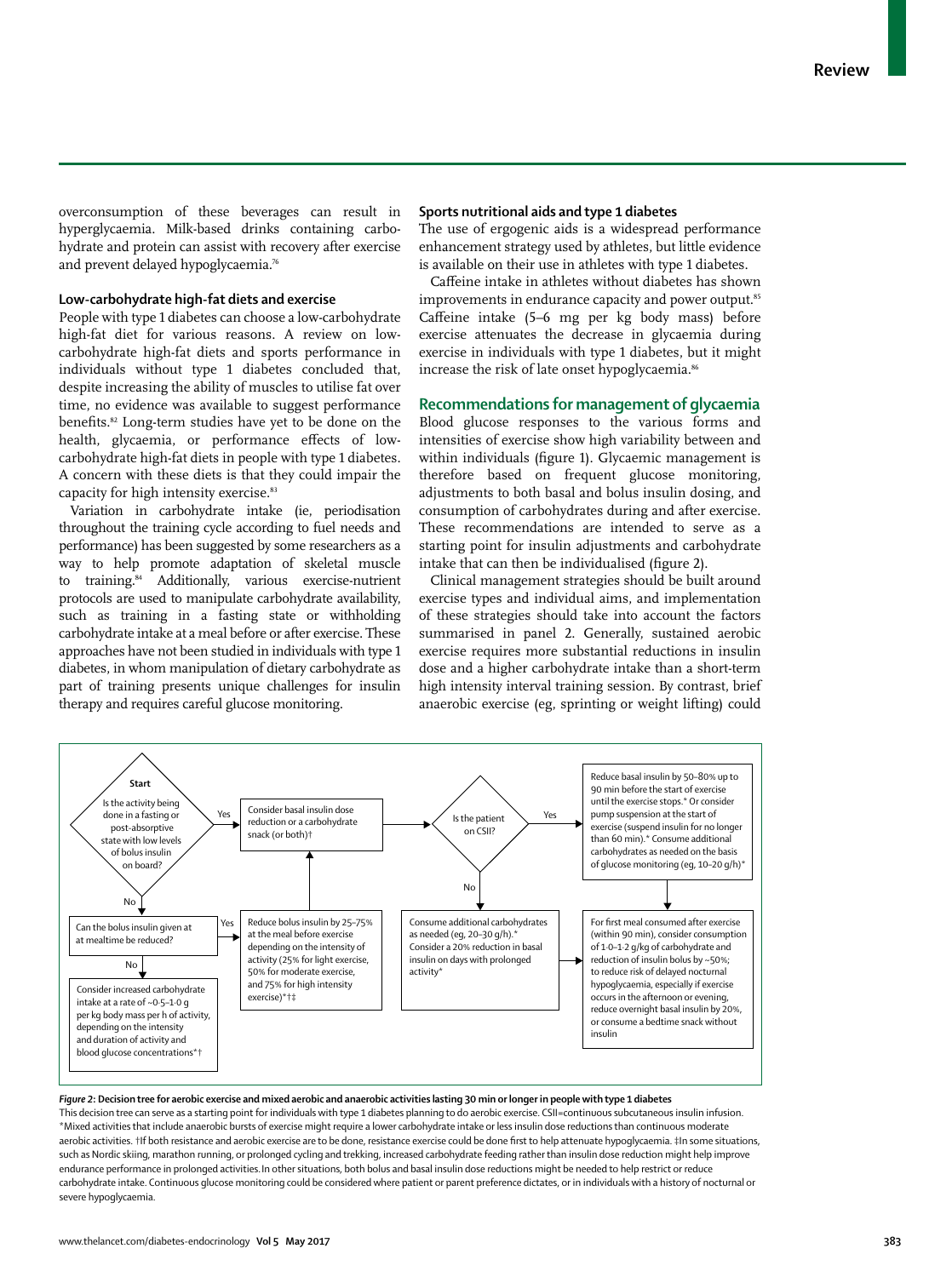#### *Panel 2:* **Factors to consider before adjustments are made for exercise in individuals with type 1 diabetes**

#### **Subcutaneous insulin injection and its adjustments**

- Differences in the site and depth of insulin injection affect absorption characteristics<sup>87,88</sup>
- Lipodystrophy can lead to increased fluctuation in blood glucose concentration and unpredictable hypoglycaemia
- Inadequate understanding of insulin pharmacokinetics often leads to inappropriate insulin adjustments, including excessive insulin corrections (stacking), which could be particularly dangerous after exercise
- Rapid-acting,<sup>30</sup> regular, and intermediate-acting, $89,90$  but probably not long-acting, $91$ insulin absorption rates are increased with exercise

#### **Carbohydrate intake**

• Variation in carbohydrate quantity (including inaccuracy in measurement of intake) and type will affect glycaemic excursions<sup>92</sup>

## **Self-monitoring of capillary blood glucose and continuous glucose monitoring**

- Errors in self-monitored blood glucose sampling or measurement errors during self-monitoring or continuous glucose monitoring could result in inappropriate insulin dose estimations<sup>93,94</sup>
- Although the accuracy of continuous glucose monitoring is improving, it can be compromised by poor accuracy in self-monitoring and calibration methods<sup>95</sup>
- The lag time in continuous glucose monitoring could affect accuracy during exercise<sup>96,97</sup>

#### **Medications and alcohol**

Insulin sensitivity might be affected<sup>98</sup> as might glucose monitoring tools<sup>94</sup>

#### **Physiological cycles**

• Diurnal endocrine variation, the menstrual cycle, and pregnancy affect insulin sensitivity and glycaemic patterns<sup>99</sup>

#### **Changes in work and sleep patterns**

- Such changes require adjustments in the timing of basal insulin dose administration
- The timing of exercise should be considered relative to insulin sensitivity and the risk of nocturnal hypoglycaemia<sup>48</sup>

#### **Intercurrent illness and stress**

- Intercurrent illness or stress might necessitate changes in both basal and bolus  $in$ sulin dose $100$
- Vigorous exercise is contraindicated

require increased insulin delivery, which is typically given in early recovery rather than before exercise for obvious safety reasons.<sup>49</sup> Strategies for insulin dose adjustments and carbohydrate intake during and after planned exercise are presented in tables 2, 3.

## **Insulin adjustment for prolonged activities: bolus insulin approaches**

Reductions in the bolus insulin dose accompanying the meal before exercise or consumption of additional carbohydrate during exercise are typically needed to avoid hypoglycaemia during prolonged exercise  $(>30 \text{ min})$ . 34,56,67,102-104 Bolus dose reductions require planning in advance and are probably only appropriate for exercise with a predictable intensity performed within 2–3 h after a meal. As shown in table 3, the extent of a mealtime dose reduction is proportional to both the intensity and duration of the physical activity. This approach is safe and effective; even reducing the bolus insulin dose by as much as 75% does not appear to increase ketone production during exercise.104

Another strategy is to combine a 75% reduction of the bolus insulin dose before exercise with ingestion of a snack or meal with a low glycaemic index.<sup>105</sup> This method also reduces the risk of hyperglycaemia before exercise. However, this approach will not protect against hypoglycaemia if the exercise is performed an hour or more after consumption of the snack.105 As such, this combined approach might be preferable only for postprandial exercise done soon after a meal.

## **Basal insulin approaches**

Late postprandial hypoglycaemia (>4 h after a meal) following aerobic exercise is driven partly by circulating basal insulin concentrations. Elevated insulin sensitivity after exercise, $47$  and possibly a blunting of glucose counter-regulation,<sup>21</sup> appear to place individuals at risk for at least 12 h. Reduction of circulating basal insulin concentrations can ameliorate this risk. For patients on multiple daily insulin injections, clinical observations and limited experimental data<sup>106</sup> show that reduction of longacting basal (as well as prandial) insulin concentrations before exercise reduces the risk of hypoglycaemia during and after the activity, but might promote hyperglycaemia at other points during the day. Therefore, reduction in the basal insulin dose for patients on multiple daily insulin injections should not be routinely recommended but can be a therapeutic option for those engaging in considerably more planned activity than usual (eg, camps or tournaments). In general, basal insulins with a short halflife, such as NPH insulin or insulin detemir, seem to lead to less hypoglycaemia in conjunction with exercise than do basal insulins with a longer half-life, such as insulin glargine,<sup>107</sup> although the mechanism through which this occurs is unclear. Although ultra-long-acting insulins (eg, insulin degludec, with a 25 h half-life) pose similar risks of hypoglycaemia with endurance exercise to those of insulin glargine,<sup>108</sup> dose reductions for exercise would have to be implemented at least 48 h before planned exercise. We do not recommend this, as it would compromise overall glycaemic control.

Continuous subcutaneous insulin infusion offers the flexibility to modify basal infusion delivery and obtain an effect within  $\sim$ 1–2 h.<sup>109</sup> Suspension of basal insulin infusion at the onset of 60 min exercise reduces the risk of hypoglycaemia during the activity, but it could increase the risk of hyperglycaemia after exercise.<sup>110</sup> Moreover, glucose concentrations could still decrease by 2–3 mmol/L (~35–55 mg/dL) over 30–60 min even when basal insulin is dramatically reduced (or completely suspended), $67,110,111$ because of the lag time in the change in circulating insulin concentrations. Where practical, a basal rate reduction, rather than suspension, should be attempted 60–90 min before the start of exercise. An 80% basal reduction at the onset of exercise helps mitigate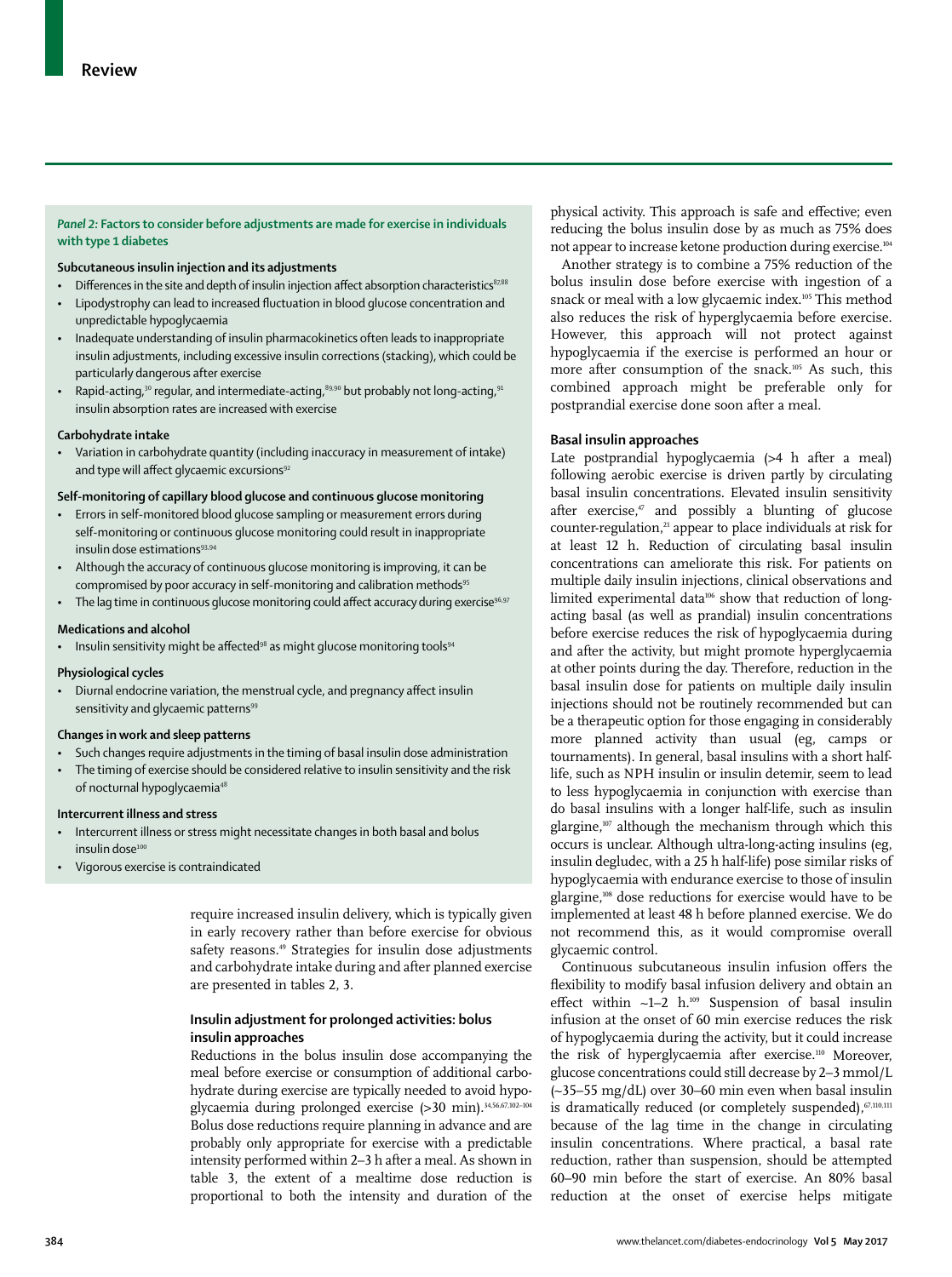|                                                                                                                                                                                                                 | Prolonged endurance exercise (predominantly aerobic)                                                                                                                                                                                                                                                                                                                                                                                  | Brief intense exercise (aerobic and anaerobic)                                                                                                                                                                                         |
|-----------------------------------------------------------------------------------------------------------------------------------------------------------------------------------------------------------------|---------------------------------------------------------------------------------------------------------------------------------------------------------------------------------------------------------------------------------------------------------------------------------------------------------------------------------------------------------------------------------------------------------------------------------------|----------------------------------------------------------------------------------------------------------------------------------------------------------------------------------------------------------------------------------------|
| Bolus insulin dose reduction at the meal<br>before exercise                                                                                                                                                     | Advised when exercise occurs within $\sim$ 120 min of bolus<br>dose; the magnitude of reduction varies according to timing,<br>type, duration, and intensity of exercise                                                                                                                                                                                                                                                              | Bolus reduction not advised; might require<br>additional conservative bolus dose correction if<br>hyperglycaemia develops                                                                                                              |
| Before exercise, basal insulin dose reduction<br>(of ~20%) in patients on multiple daily<br>injections                                                                                                          | Useful especially if exercise is done less than every 3 days or if<br>the frequency of exercise is high throughout the day; might<br>also be useful if patients are on twice daily intermediate insulin                                                                                                                                                                                                                               | Basal insulin dose reduction not advised                                                                                                                                                                                               |
| Basal nocturnal insulin dose reduction (of<br>~20%) after exercise in patients on multiple<br>daily injections and continuous subcutaneous<br>insulin infusion to reduce the risk of<br>nocturnal hypoglycaemia | Particularly important if the exercise was done in the<br>afternoon or early evening                                                                                                                                                                                                                                                                                                                                                  | Useful for helping to prevent hypoglycaemia<br>after a high intensity interval training exercise<br>session                                                                                                                            |
| Temporary basal rate change<br>(continuous subcutaneous insulin infusion)                                                                                                                                       | Basal rate can be reduced by up to 100% (ie, pump<br>suspension) during exercise, however, keeping some basal<br>insulin delivery is preferred; to take into account rapid acting<br>insulin pharmacokinetics, a basal rate reduction should<br>ideally occur well before exercise is started (up to 90 min);<br>normal basal rates can be resumed either at the end of<br>exercise, or later in recovery depending on glucose trends | Increased basal rate might be needed to help<br>prevent or treat hyperglycaemia either during<br>or immediately after exercise                                                                                                         |
| Carbohydrate intake before exercise                                                                                                                                                                             | See table 1 for details                                                                                                                                                                                                                                                                                                                                                                                                               | Not usually needed                                                                                                                                                                                                                     |
| Carbohydrate intake during exercise                                                                                                                                                                             | Typically up to 60 q/h if no insulin dose adjustments have<br>been made (see table 1 for additional information)                                                                                                                                                                                                                                                                                                                      | Not usually needed                                                                                                                                                                                                                     |
| Carbohydrate intake after exercise                                                                                                                                                                              | Useful to reduce the risk of hypoglycaemia and improve<br>recovery; might need a specified bolus insulin dose<br>depending on the length and intensity of exercise<br>(eq, a reduced insulin to carbohydrate ratio)                                                                                                                                                                                                                   | Useful to reduce the risk of hypoglycaemia and<br>enhance recovery but should be delayed if<br>hyperqlycaemia is initially observed; might<br>need a specified bolus insulin strategy<br>(eq, a reduced insulin to carbohydrate ratio) |
| Sprint before or after exercise (alternative or<br>complementary approach not related to<br>insulin or food intake)                                                                                             | Might help reduce the risk of hypoglycaemia                                                                                                                                                                                                                                                                                                                                                                                           | Might increase the risk of hyperglycaemia;<br>consider a prolonged aerobic cool down                                                                                                                                                   |

*Table 2:* **Therapeutic adjustment options (in insulin or food intake, or both) to minimise glycaemic excursions for prolonged aerobic exercise and brief high intensity aerobic and anaerobic exercise**

hyperglycaemia after exercise more effectively than does basal insulin suspension, and appears to be associated with a reduced risk of hypoglycaemia both during and after the activity.<sup>67</sup> However, the optimal timing of basal rate reductions for aerobic and high intensity exercise activities and the maximal safe duration for insulin pump suspension have yet to be determined and remain open to debate. To limit the risk of compromised glycaemic control and ketosis, we propose a time limit of less than 2 h for pump suspension on the basis of rapid-acting insulin pharmacokinetics.<sup>109</sup>

Hyperglycaemia commonly occurs in patients after intense exercise, particularly if insulin concentrations are reduced. Continuous subcutaneous insulin infusion seems to offer advantages over multiple daily insulin injections in the management of early onset<sup>112</sup> and late onset hypoglycaemia after exercise,<sup>113</sup> because of the increased flexibility around basal insulin adjustments. Overcorrection of hyperglycaemia after exercise via repeated insulin dose administration results in an increased risk of severe late onset hypoglycaemia, which could even be fatal.<sup>50</sup>

## **Strategies to reduce the risk of late onset hypoglycaemia after exercise**

Increased insulin sensitivity lasts up to 24–48 h following exercise.47 Few studies have tested various nutrient or

|                                                                                                                                                                                                                                     | <b>Exercise duration</b> |                  |
|-------------------------------------------------------------------------------------------------------------------------------------------------------------------------------------------------------------------------------------|--------------------------|------------------|
|                                                                                                                                                                                                                                     | 30 min                   | $60 \text{ min}$ |
| Mild aerobic exercise (~25% VO, max)                                                                                                                                                                                                | $-25%$                   | $-50%$           |
| Moderate aerobic exercise (~50% VO, max)                                                                                                                                                                                            | $-50%$                   | $-75%$           |
| Heavy aerobic exercise (70-75% VO <sub>2</sub> max)                                                                                                                                                                                 | $-75%$                   | <b>NA</b>        |
| Intense aerobic or anaerobic exercise (>80% VO, max)                                                                                                                                                                                | No reduction recommended | <b>NA</b>        |
| Our recommendations are based on published studies. <sup>52,56,75,101</sup> NA=not assessed, since exercise intensity is typically too<br>high to be sustained for 60 min for most individuals. VO, max=maximal oxygen consumption. |                          |                  |

*Table 3***: Suggested reduction in bolus insulin dose before exercise, based on intensity of exercise, for exercise started within 90 min of consumption of the meal**

insulin dose adjustments to prevent hypoglycaemia after exercise. Nocturnal hypoglycaemia after exercise commonly occurs in individuals with type 1 diabetes,<sup>114</sup> with an increased risk after afternoon exercise.<sup>48,115</sup> Elevated insulin sensitivity after exercise can be addressed through a reduction of about 50% in the bolus insulin dose administered at the meal after exercise, along with consumption of a snack with a low glycaemic index at bedtime.<sup>80</sup> In one study of 16 young people using an insulin pump, a temporary basal rate reduction of about 20% at bedtime for 6 h reduced the risk of nocturnal hypoglycaemia.113 Similarly, in another study of ten men on multiple daily insulin injections, a 20% basal rate reduction on the day of exercise along with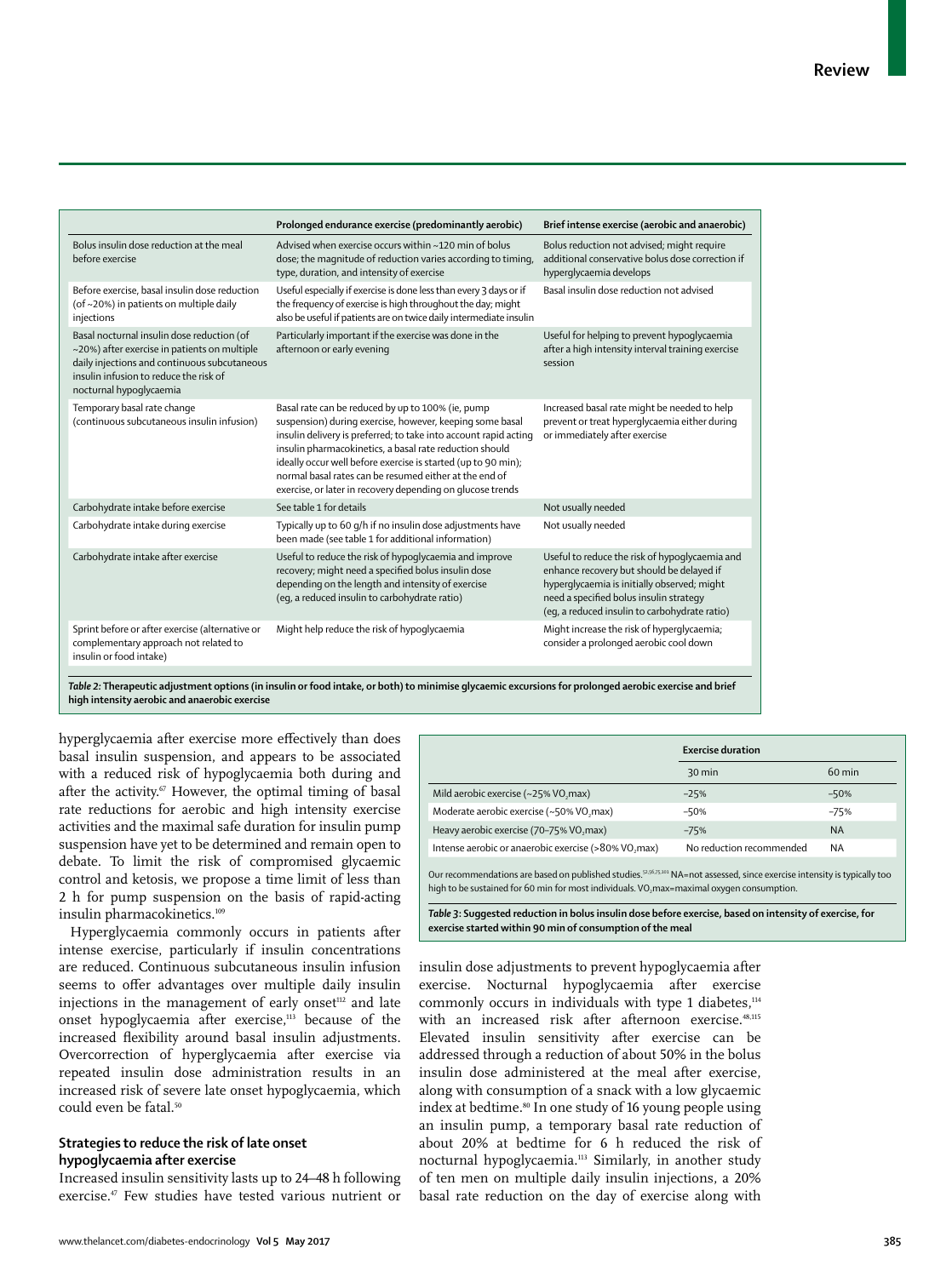provision of a free carbohydrate snack at bedtime (0·4 g carbohydrate per kg body mass) reduced the risk of nocturnal hypoglycaemia.106 Individuals at high risk of severe nocturnal hypoglycaemia (eg, those with recurrent hypoglycaemia and those sleeping alone) should take additional preventive measures, including blood glucose checks at 0200 h or 0300 h, or the use of a real time continuous glucose monitoring system with alarms and automatic pump suspension.116 Consumption of a snack alone, without changing basal insulin therapy, does not appear to entirely eliminate the risk of nocturnal hypoglycaemia,<sup>80</sup> and alcohol intake might increase the risk.98

## **Emerging tools for exercise management**

Several treatment regimens exist for people with type 1 diabetes. Continuous subcutaneous insulin infusion offers better flexibility in basal insulin adjustments and management of exercise-associated hyperglycaemia than other methods of insulin delivery.117 Continuous subcutaneous insulin infusion is associated with reduced hyperglycaemia after exercise compared with multiple daily insulin injections,<sup>112</sup> but can create frustrating challenges for sports that might require disconnection of the insulin pump (for example, combat sports, diving, and some team sports such as football, soccer, field hockey, or basketball).<sup>118</sup> Continuous subcutaneous insulin infusion could also contribute to a greater sense of being diseased and social stigma in some individuals by drawing undue attention to their condition.<sup>118</sup> Prolonged disconnection of the pump (>60 min) should be managed by testing and reconnection of the pump if necessary, or by switching to basal insulin provision by needle. Continuous glucose monitoring provides comprehensive information on blood glucose concentrations, real-time trends, and rates of change, which can be used to prevent low concentrations during exercise,<sup>119</sup> even in unique settings where self-monitoring of blood glucose is difficult.120 Existing sensors are reasonably accurate for exercise;<sup>96,121</sup> however, the lag time in glucose equilibrium with the interstitial space and the rapid turnover in glucose during exercise might affect

#### **Search strategy and selection criteria**

We searched PubMed and other relevant biomedical databases for articles containing the terms "type 1 diabetes" or "insulin-dependent diabetes" and "exercise" or "physical activity", published between January, 1990, and July, 2016, filtered for studies done in human beings, and restricted to English language publications. Additional searches were done with the following terms for various subtopics within this Review: "nutrition", "dietary carbohydrate", "dietary protein", "glycaemic index", "energy expenditure", "glycaemic control", "management", "hypoglycaemia", "hyperglycaemia", or "prevention and control".

accuracy (ie, overestimate blood glucose when concentrations are dropping and underestimate it when concentrations are rising). $97,122$ 

Structured educational sessions can be implemented by downloading data on self-monitoring of blood glucose, continuous glucose monitoring, and continuous subcutaneous insulin infusion.123 Continuous glucose monitoring systems now offer the option to add followers who can view glucose concentrations in real time and potentially alert the patient while they are playing sports. Threshold suspension of insulin delivery in continuous subcutaneous insulin infusion could offer additional protection against exercise-associated hypoglycaemia, according to some data. $124$  The development of a fully artificial pancreas for exercise remains an elusive goal.125

#### **Conclusion**

Regular physical activity should be a routine objective for patients with type 1 diabetes, for various health and fitness reasons. Considerable challenges remain for people with type 1 diabetes, and their health-care team, in management of exercise and sports. Several small observational studies and a few clinical trials have been published to date that help to inform the consensus recommendations presented here. More studies are needed to determine how to best prevent exerciseassociated hypoglycaemia with basal rate insulin dose adjustments and how to manage glycaemia in the recovery period after exercise. In general, aerobic exercise is associated with reductions in glycaemia, whereas anaerobic exercise might be associated with a transient increase in glucose concentrations. Both forms of exercise can cause delayed-onset hypoglycaemia in recovery. A sound understanding of the physiology of different forms of exercise and the variables that can influence glycaemia during exercise and sport should underpin the implementation of safe and effective glycaemic management strategies. For aerobic exercise, reductions in insulin administration before the activity (ie, reductions in basal or bolus insulin, or both) can help ameliorate the risk of hypoglycaemia, as can increasing carbohydrate intake to 60 g per h or more. For anaerobic exercise, conservative insulin dose corrections might be required, although this too might increase the risk of nocturnal hypoglycaemia, particularly if the exercise is performed late in the day. In all instances, additional vigilance around glucose monitoring is needed before, during, and after the physical activity.

#### **Contributors**

The literature search was done by MCR, IWG, and CES. All authors (MCR, IWG, CES, CET, PA, ANL, AK, RR-L, RJM, CH, FA, PAF, CG, BB, PG, TWJ, ISM, TH, ALP, AP, and LML) contributed to the original draft of the manuscript. MCR, FA, and CES edited the revised manuscript. All authors approved the final submission.

#### **Declaration of interests**

MCR has received personal fees from Medtronic Diabetes, Lilly, Ascensia Diabetes Care, and Insulet Corporation. CET has received personal fees from the Juvenile Diabetes Research Foundation (JDRF). PA has received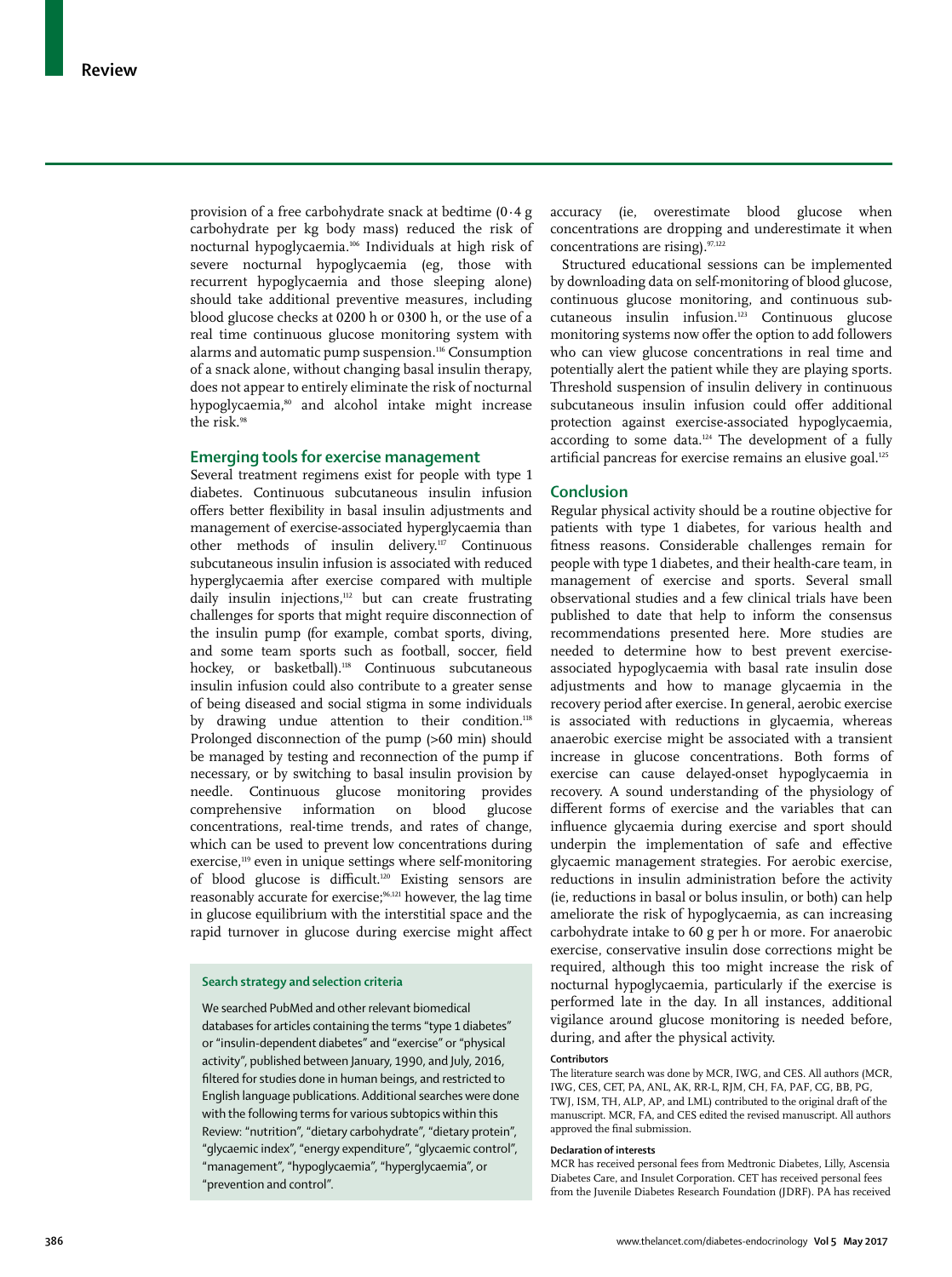personal fees from Abbott, Dexcom, Lilly, Medtronic, Nordic Infucare, Novo Nordisk, Roche, and Sanofi. PA has also been a participant on advisory boards for Abbott, Lilly, and Roche during the course of this work**.** ANL has received speaker fees from Novo Nordisk, Sanofi, Animas, Eli Lilly, and MSD and has participated in advisory boards for Animas. RR-L has received research funds from AstraZeneca, Eli Lilly, Merck, Novo Nordisk, and Sanofi-Aventis; consulting fees from Abbott, Amgen, AstraZeneca, Boehringer, Carlina Technologie, Eli Lilly, Janssen, Medtronic, Merck, Novo Nordisk, Roche, Sanofi-Aventis, and Takeda; and conference speaker honorarium from Abbott, AstraZeneca, Boehinger, Eli Lilly, Janssen, Medtronic, Merck, Novo-Nordisk, and Sanofi-Aventis. RJM has received personal fees from Novo Nordisk and Sanofi, and is on the advisory boards of both companies. FA has received registration fees from Novo Nordisk. CG is employed by Dexcom, Inc. BB has received grants and personal fees from Medtronic Diabetes, Novo Nordisk, Sanofi, Janssen, and Lilly, personal fees from Insulet Corporation and Astra Zeneca, and grants from Abbott and DexCom. TH has received grants from Adocia, AstraZeneca, Becton Dickinson, Biocon, Boehringer Ingelheim, Dance Pharmaceuticals, Grünenthal, Gulf Pharmaceuticals, Johnson & Johnson, Marvel, MedImmune, Medtronic, Novartis, Roche Diagnostics, Sanofi, Senseonics, and Zealand Pharma, grants, personal fees, and non-financial support from Eli Lilly and Novo Nordisk, and personal fees from Mylan. ALP has received consulting and speaking fees from Abbott Diabetes Care, Becton Dickinson, Boehringer Ingelheim, Eli Lilly and Company, Janssen, Lexicon, Medscape, Merck, Novo Nordisk, Omada Health, OptumRx, Roche, and Sanofi, research grants from Dexcom, and editorial fees from Medscape. CES has been a participant on advisory boards for Novo Nordisk and Abbott Diabetes Care, and has received speaking fees from Sanofi, Eli Lilly, Novo Nordisk, Animas, and Roche. ISM has received payment from JDRF to produce the exercise and type 1 diabetes guidelines for its PEAK Program, and part of these guidelines are presented in this consensus statement. Outside of the submitted work, ISM is founder and shareholder of MuscleSound, LLC and part of the advisory board of Ascent, LLC. All other authors declare no competing interests.

#### **Acknowledgments**

This consensus statement was supported, in part, by the Juvenile Diabetes Research Foundation (JDRF) Peak Program.

#### **References**

- 1 Mayor S. Insulin pumps improve glucose control in children with type 1 diabetes, study finds. *BMJ* 2015; **351:** h5998.
- 2 McKnight JA, Wild SH, Lamb MJE, et al. Glycaemic control of Type 1 diabetes in clinical practice early in the 21st century: an international comparison. *Diabet Med J Br Diabet Assoc* 2015; **32:** 1036–50.
- Bohn B, Herbst A, Pfeifer M, et al. Impact of physical activity on glycemic control and prevalence of cardiovascular risk factors in adults with type 1 diabetes: a cross-sectional multicenter study of 18,028 patients. *Diabetes Care* 2015; **38:** 1536–43.
- McCarthy MM, Funk M, Grey M. Cardiovascular health in adults with type 1 diabetes. *Prev Med* 2016; **91:** 138–43.
- 5 Herbst A, Kordonouri O, Schwab KO, Schmidt F, Holl RW, for the DPV Initiative of the German Working Group for Pediatric Diabetology Germany. Impact of physical activity on cardiovascular risk factors in children with type 1 diabetes: a multicenter study of 23,251 patients. *Diabetes Care* 2007; **30:** 2098–100.
- 6 Quirk H, Blake H, Tennyson R, Randell TL, Glazebrook C. Physical activity interventions in children and young people with type 1 diabetes mellitus: a systematic review with meta-analysis. *Diabet Med J Br Diabet Assoc* 2014; **31:** 1163–73.
- 7 Miller RG, Mahajan HD, Costacou T, Sekikawa A, Anderson SJ, Orchard TJ. A contemporary estimate of total mortality and cardiovascular disease risk in young adults with type 1 diabetes: the Pittsburgh Epidemiology of Diabetes Complications Study. *Diabetes Care* 2016; **39:** 2296–303.
- Katz M, Giani E, Laffel L. Challenges and opportunities in the management of cardiovascular risk factors in youth with type 1 diabetes: lifestyle and beyond. *Curr Diab Rep* 2015; **15:** 119.
- 9 Kriska AM, LaPorte RE, Patrick SL, Kuller LH, Orchard TJ. The association of physical activity and diabetic complications in individuals with insulin-dependent diabetes mellitus: the Epidemiology of Diabetes Complications Study–VII. *J Clin Epidemiol* 1991; **44:** 1207–14.
- 10 Chimen M, Kennedy A, Nirantharakumar K, Pang TT, Andrews R, Narendran P. What are the health benefits of physical activity in type 1 diabetes mellitus? A literature review. *Diabetologia* 2012; **55:** 542–51.
- Pierre-Louis B, Guddati AK, Khyzar Hayat Syed M, et al. Exercise capacity as an independent risk factor for adverse cardiovascular outcomes among nondiabetic and diabetic patients. *Arch Med Sci AMS* 2014; **10:** 25–32.
- 12 Brazeau AS, Rabasa-Lhoret R, Strychar I, Mircescu H. Barriers to physical activity among patients with type 1 diabetes. *Diabetes Care* 2008; **31:** 2108–09.
- 13 Jabbour G, Henderson M, Mathieu ME. Barriers to active lifestyles in children with type 1 diabetes. *Can J Diabetes* 2016; **40:** 170–72.
- Lascar N, Kennedy A, Hancock B, et al. Attitudes and barriers to exercise in adults with type 1 diabetes (T1DM) and how best to address them: a qualitative study. *PLoS One* 2014; **9:** e108019.
- 15 Colberg SR, Sigal RJ, Yardley JE, et al. Physical activity/exercise and diabetes: a position statement of the American Diabetes Association. *Diabetes Care* 2016; **39:** 2065–79.
- 16 Robertson K, Riddell MC, Guinhouya BC, Adolfsson P, Hanas R. Exercise in children and adolescents with diabetes. *Pediatr Diabetes* 2014; **15** (suppl 20)**:** 203–23.
- 17 Galler A, Lindau M, Ernert A, Thalemann R, Raile K. Associations between media consumption habits, physical activity, socioeconomic status, and glycemic control in children adolescents, and young adults with type 1 diabetes. *Diabetes Care* 2011; **34:** 2356–59.
- 18 Batacan RB, Duncan MJ, Dalbo VJ, Tucker PS, Fenning AS. Effects of high-intensity interval training on cardiometabolic health: a systematic review and meta-analysis of intervention studies. *Br J Sports Med* 2016; published online Oct 20.DOI: 10.1136/ bjsports-2015-095841.
- Mitranun W, Deerochanawong C, Tanaka H, Suksom D. Continuous vs interval training on glycemic control and macro- and microvascular reactivity in type 2 diabetic patients. *Scand J Med Sci Sports* 2014; **24:** e69–76.
- 20 Yardley JE, Hay J, Abou-Setta AM, Marks SD, McGavock J. A systematic review and meta-analysis of exercise interventions in adults with type 1 diabetes. *Diabetes Res Clin Pract* 2014; **106:** 393–400.
- Camacho RC, Galassetti P, Davis SN, Wasserman DH. Glucoregulation during and after exercise in health and insulin-dependent diabetes. *Exerc Sport Sci Rev* 2005; **33:** 17–23.
- 22 Ploug T, Galbo H, Richter EA. Increased muscle glucose uptake during contractions: no need for insulin. *Am J Physiol* 1984; **247:** E726–31.
- 23 Coker RH, Kjaer M. Glucoregulation during exercise : the role of the neuroendocrine system. *Sports Med Auckl NZ* 2005; **35:** 575–83.
- 24 Coyle EF. Substrate utilization during exercise in active people. *Am J Clin Nutr* 1995; **61** (suppl 4)**:** 968S–79S.
- 25 Venables MC, Achten J, Jeukendrup AE. Determinants of fat oxidation during exercise in healthy men and women: a crosssectional study. *J Appl Physiol* 2005; **98:** 160–67.
- van Loon LJ, Greenhaff PL, Constantin-Teodosiu D, Saris WH, Wagenmakers AJ. The effects of increasing exercise intensity on muscle fuel utilisation in humans. *J Physiol* 2001; **536:** 295–304.
- 27 Fahey AJ, Paramalingam N, Davey RJ, Davis EA, Jones TW, Fournier PA. The effect of a short sprint on postexercise whole-body glucose production and utilization rates in individuals with type 1 diabetes mellitus. *J Clin Endocrinol Metab* 2012; **97:** 4193–200.
- 28 Harmer AR, Chisholm DJ, McKenna MJ, et al. High-intensity training improves plasma glucose and acid-base regulation during intermittent maximal exercise in type 1 diabetes. *Diabetes Care* 2007; **30:** 1269–71.
- 29 Bally L, Laimer M, Stettler C. Exercise-associated glucose metabolism in individuals with type 1 diabetes mellitus. *Curr Opin Clin Nutr Metab Care* 2015; **18:** 428–33.
- Mallad A, Hinshaw L, Schiavon M, et al. Exercise effects on postprandial glucose metabolism in type 1 diabetes: a triple tracer approach. *Am J Physiol Endocrinol Metab* 2015; **308:** E1106–15.
- 31 Frayn KN, Karpe F. Regulation of human subcutaneous adipose tissue blood flow. *Int J Obes* 2014; **38:** 1019–26.
- McAuley SA, Horsburgh JC, Ward GM, et al. Insulin pump basal adjustment for exercise in type 1 diabetes: a randomised crossover study. *Diabetologia* 2016; **59:** 1636–44.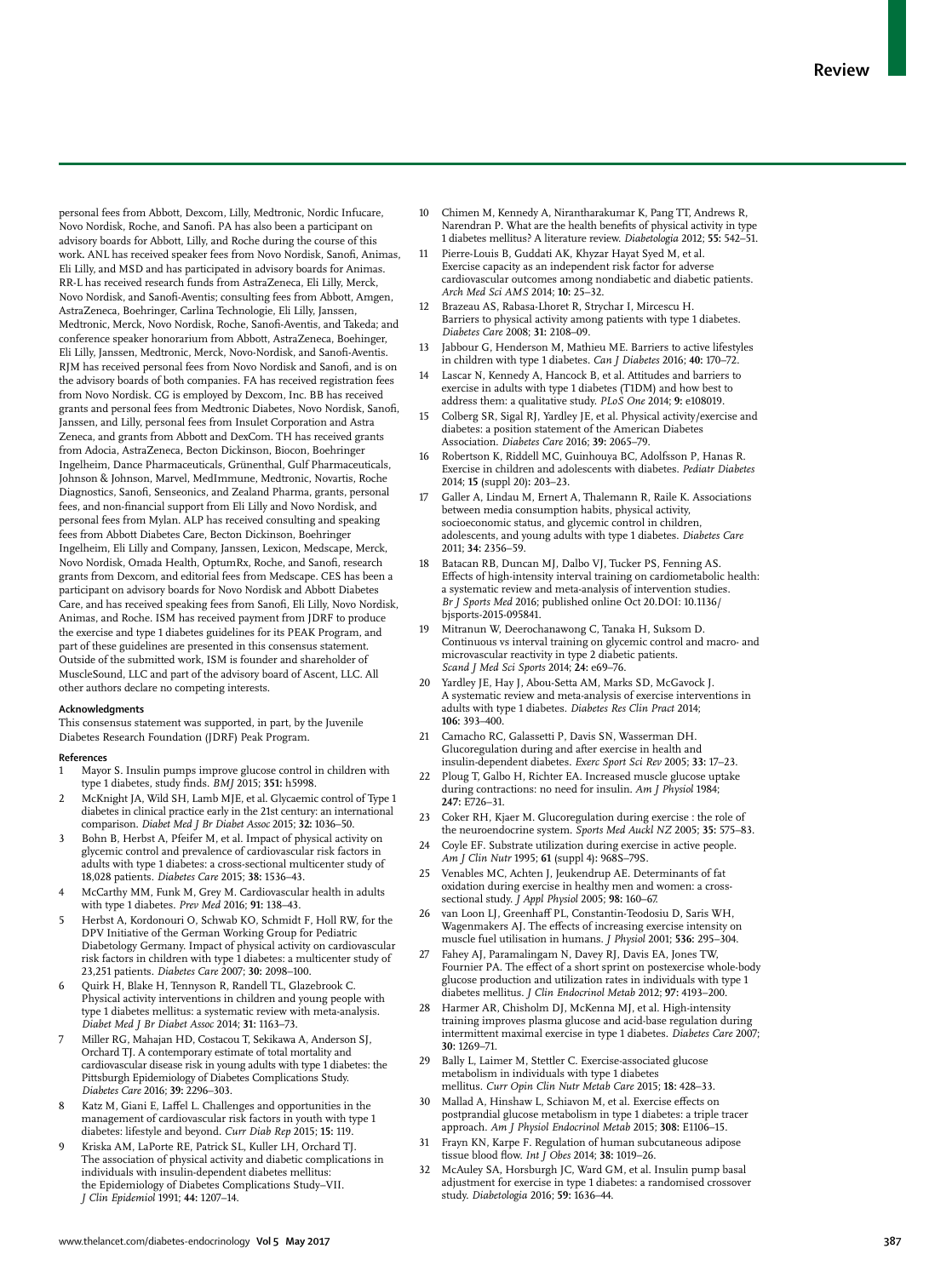- 33 Tansey MJ, Tsalikian E, Beck RW, et al. The effects of aerobic exercise on glucose and counterregulatory hormone concentrations in children with type 1 diabetes. *Diabetes Care* 2006; **29:** 20–25.
- 34 Riddell MC, Bar-Or O, Ayub BV, Calvert RE, Heigenhauser GJ. Glucose ingestion matched with total carbohydrate utilization attenuates hypoglycemia during exercise in adolescents with IDDM. *Int J Sport Nutr* 1999; **9:** 24–34.
- 35 García-García F, Kumareswaran K, Hovorka R, Hernando ME. Quantifying the acute changes in glucose with exercise in type 1 diabetes: a systematic review and meta-analysis. *Sports Med* 2015; **45:** 587–99.
- 36 Al Khalifah RA, Suppère C, Haidar A, Rabasa-Lhoret R, Ladouceur M, Legault L. Association of aerobic fitness level with exercise-induced hypoglycaemia in type 1 diabetes. *Diabet Med* 2016; **33:** 1686–90.
- Harmer AR, Chisholm DJ, McKenna MJ, et al. Sprint training increases muscle oxidative metabolism during high-intensity exercise in patients with type 1 diabetes. *Diabetes Care* 2008; **31:** 2097–102.
- 38 Singhvi A, Tansey MJ, Janz K, Zimmerman MB, Tsalikian E. Aerobic fitness and glycemic variability in adolescents with type 1 diabetes. *Endocr Pract* 2014; **20:** 566–70.
- 39 Zander E, Bruns W, Wulfert P, et al. Muscular exercise in type I-diabetics. I. Different metabolic reactions during heavy muscular work in dependence on actual insulin availability. *Exp Clin Endocrinol* 1983; **82:** 78–90.
- 40 Berger M, Berchtold P, Cüppers HJ, et al. Metabolic and hormonal effects of muscular exercise in juvenile type diabetics. *Diabetologia* 1977; **13:** 355–65.
- 41 Yardley JE, Kenny GP, Perkins BA, et al. Resistance versus aerobic exercise: acute effects on glycemia in type 1 diabetes. *Diabetes Care* 2013; **36:** 537–42.
- 42 Turner D, Luzio S, Gray BJ, et al. Impact of single and multiple sets of resistance exercise in type 1 diabetes. *Scand J Med Sci Sports* 2015; **25:** e99–109.
- 43 Guelfi KJ, Ratnam N, Smythe GA, Jones TW, Fournier PA. Effect of intermittent high-intensity compared with continuous moderate exercise on glucose production and utilization in individuals with type 1 diabetes. *Am J Physiol Endocrinol Metab* 2007; **292:** E865–70.
- 44 Yardley JE, Kenny GP, Perkins BA, et al. Effects of performing resistance exercise before versus after aerobic exercise on glycemia in type 1 diabetes. *Diabetes Care* 2012; **35:** 669–75.
- 45 Bally L, Zueger T, Buehler T, et al. Metabolic and hormonal response to intermittent high-intensity and continuous moderate intensity exercise in individuals with type 1 diabetes: a randomised crossover study. *Diabetologia* 2016; **59:** 776–84.
- Davey RJ, Paramalingam N, Retterath AJ, et al. Antecedent hypoglycaemia does not diminish the glycaemia-increasing effect and glucoregulatory responses of a 10 s sprint in people with type 1 diabetes. *Diabetologia* 2014; **57:** 1111–18.
- Teich T, Riddell MC. The enhancement of muscle insulin sensitivity after exercise: a Rac1-independent handoff to some other player? *Endocrinology* 2016; **157:** 2999–3001.
- 48 Gomez AM, Gomez C, Aschner P, et al. Effects of performing morning versus afternoon exercise on glycemic control and hypoglycemia frequency in type 1 diabetes patients on sensor-augmented insulin pump therapy. *J Diabetes Sci Technol* 2015; **9:** 619–24.
- 49 Turner D, Luzio S, Gray BJ, et al. Algorithm that delivers an individualized rapid-acting insulin dose after morning resistance exercise counters post-exercise hyperglycaemia in people with type 1 diabetes. *Diabet Med* 2016; **3:** 506–10.
- 50 Tanenberg RJ, Newton CA, Drake AJ. Confirmation of hypoglycemia in the "dead-in-bed" syndrome, as captured by a retrospective continuous glucose monitoring system. *Endocr Pract* 2010; **16:** 244–48.
- 51 Maran A, Pavan P, Bonsembiante B, et al. Continuous glucose monitoring reveals delayed nocturnal hypoglycemia after intermittent high-intensity exercise in nontrained patients with type 1 diabetes. *Diabetes Technol Ther* 2010; **12:** 763–68.
- Moser O, Tschakert G, Mueller A, et al. Effects of high-intensity interval exercise versus moderate continuous exercise on glucose homeostasis and hormone response in patients with type 1 diabetes mellitus using novel ultra-long-acting insulin. *PloS One* 2015; **10:** e0136489.
- 53 Iscoe KE, Riddell MC. Continuous moderate-intensity exercise with or without intermittent high-intensity work: effects on acute and late glycaemia in athletes with type 1 diabetes mellitus. *Diabet Med* 2011; **28:** 824–32.
- Kennedy A, Nirantharakumar K, Chimen M, et al. Does exercise improve glycaemic control in type 1 diabetes? A systematic review and meta-analysis. *PloS One* 2013; **8:** e58861.
- Adolfsson P, Mattsson S, Jendle J. Evaluation of glucose control when a new strategy of increased carbohydrate supply is implemented during prolonged physical exercise in type 1 diabetes. *Eur J Appl Physiol* 2015; **115:** 2599–607.
- 56 Rabasa-Lhoret R, Bourque J, Ducros F, Chiasson JL. Guidelines for premeal insulin dose reduction for postprandial exercise of different intensities and durations in type 1 diabetic subjects treated intensively with a basal-bolus insulin regimen (ultralente-lispro). *Diabetes Care* 2001; **24:** 625–30.
- 57 Campbell MD, Walker M, Trenell MI, et al. Metabolic implications when employing heavy pre- and post-exercise rapid-acting insulin reductions to prevent hypoglycaemia in type 1 diabetes patients: a randomised clinical trial. *PloS One* 2014; **9:** e97143.
- 58 Dubé M-C, Weisnagel SJ, Prud'homme D, Lavoie C. Is early and late post-meal exercise so different in type 1 diabetic lispro users? *Diabetes Res Clin Pract* 2006 ; **72:** 128–34.
- Thomas DT, Erdman KA, Burke LM. Position of the Academy of Nutrition and Dietetics, Dietitians of Canada, and the American College of Sports Medicine: nutrition and athletic performance. *J Acad Nutr Diet* 2016; **116:** 501–28.
- 60 Burke LM, Hawley JA, Wong SHS, Jeukendrup AE. Carbohydrates for training and competition. *J Sports Sci* 2011; **29** (suppl 1)**:** S17–27.
- 61 Jeukendrup A. A step towards personalized sports nutrition: carbohydrate intake during exercise. *Sports Med Auckl NZ* 2014; **44** (suppl 1)**:** S25–33.
- Kelly D, Hamilton JK, Riddell MC. Blood glucose levels and performance in a sports camp for adolescents with type 1 diabetes mellitus: a field study. *Int J Pediatr* 2010; **2010:** 216167.
- 63 Graveling AJ, Frier BM. Risks of marathon running and hypoglycaemia in type 1 diabetes. *Diabet Med* 2010; **27:** 585–88.
- 64 Galassetti P, Tate D, Neill RA, Richardson A, Leu S-Y, Davis SN. Effect of differing antecedent hypoglycemia on counterregulatory responses to exercise in type 1 diabetes. *Am J Physiol Endocrinol Metab* 2006; **290:** E1109–17.
- Riddell MC, Burr J. Evidence-based risk assessment and recommendations for physical activity clearance: diabetes mellitus and related comorbidities. *Appl Physiol Nutr Metab* 2011; **36** (suppl 1)**:** S154–89.
- American Diabetes Association. (4) Foundations of care: education, nutrition, physical activity, smoking cessation, psychosocial care, and immunization. *Diabetes Care* 2015; **38** (suppl)**:** S20–30.
- 67 Franc S, Daoudi A, Pochat A, et al. Insulin-based strategies to prevent hypoglycaemia during and after exercise in adult patients with type 1 diabetes on pump therapy: the DIABRASPORT randomized study. *Diabetes Obes Metab* 2015; **17:** 1150–57.
- Sawka MN, Burke LM, Eichner ER, Maughan RJ, Montain SJ, Stachenfeld, NS. Exercise and fluid replacement. *Med Sci Sports Exerc* 2007; **39:** 377–90.
- 69 Loucks AB, Kiens B, Wright HH. Energy availability in athletes. *J Sports Sci* 2011; **29** (suppl 1)**:** S7–15.
- 70 Frankenfield D, Roth-Yousey L, Compher C. Comparison of predictive equations for resting metabolic rate in healthy nonobese and obese adults: a systematic review. *J Am Diet Assoc* 2005; **105:** 775–89.
- 71 Murphy CH, Hector AJ, Phillips SM. Considerations for protein intake in managing weight loss in athletes. *Eur J Sport Sci* 2015; **15:** 21–28.
- 72 Phillips SM. Dietary protein requirements and adaptive advantages in athletes. *Br J Nutr* 2012; **108** (suppl 2)**:** S158–67.
- 73 Phillips SM, Chevalier S, Leidy HJ. Protein "requirements" beyond the RDA: implications for optimizing health. *Appl Physiol Nutr Metab* 2016; **41:** 565–72.
- 74 Mettler S, Mitchell N, Tipton KD. Increased protein intake reduces lean body mass loss during weight loss in athletes. *Med Sci Sports Exerc* 2010; **42:** 326–37.
- Shetty VB, Fournier PA, Davey RJ, et al. Effect of exercise intensity on glucose requirements to maintain euglycemia during exercise in type 1 diabetes. *J Clin Endocrinol Metab* 2016; **101:** 972–80.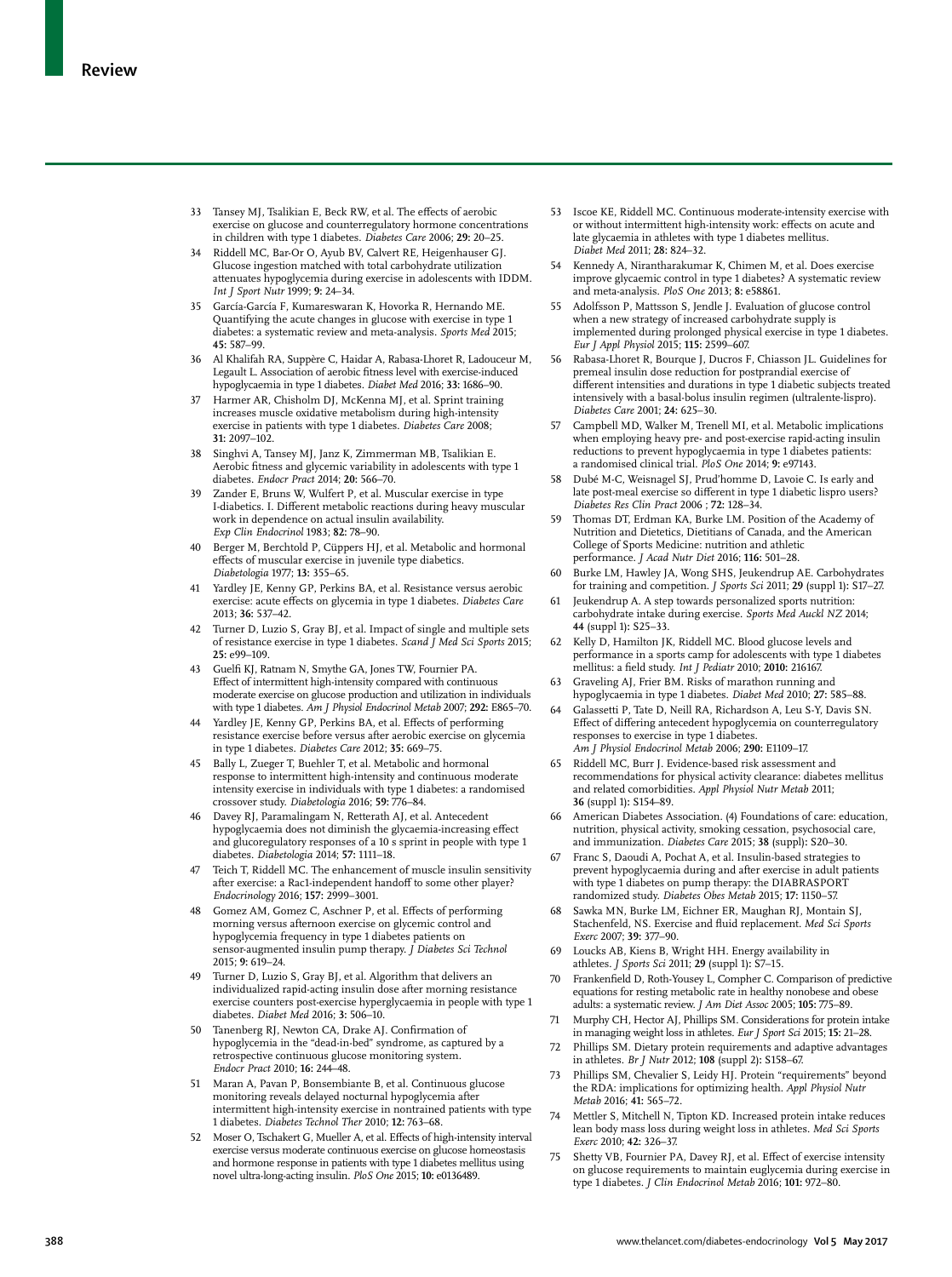- 76 Hernandez JM, Moccia T, Fluckey JD, Ulbrecht JS, Farrell PA. Fluid snacks to help persons with type 1 diabetes avoid late onset postexercise hypoglycemia. *Med Sci Sports Exerc* 2000; **32:** 904–10.
- Beelen M, Burke LM, Gibala MJ, van Loon L JC. Nutritional strategies to promote postexercise recovery. *Int J Sport Nutr Exerc Metab* 2010; **20:** 515–32.
- 78 van Albada ME, Bakker-van Waarde WM. Recurrent nightly ketosis after prolonged exercise in type 1 diabetes—the need for glycogen replacement strategies. Case report and review of literature. *Pediatr Diabetes* 2016; **17:** 531–34.
- Bracken RM, Page R, Gray B, et al. Isomaltulose improves glycemia and maintains run performance in type 1 diabetes. *Med Sci Sports Exerc* 2012; **44:** 800–08.
- Campbell MD, Walker M, Trenell MI, et al. A low-glycemic index meal and bedtime snack prevents postprandial hyperglycemia and associated rises in inflammatory markers, providing protection from early but not late nocturnal hypoglycemia following evening exercise in type 1 diabetes. *Diabetes Care* 2014; **37:** 1845–53.
- Perrone C, Laitano O, Meyer F. Effect of carbohydrate ingestion on the glycemic response of type 1 diabetic adolescents during exercise. *Diabetes Care* 2005; **28:** 2537–38.
- 82 Burke LM. Re-examining high-fat diets for sports performance: did we call the "nail in the coffin" too soon? *Sports Med Auckl NZ* 2015; **45** (suppl 1)**:** 33–49.
- 83 Burke LM, Hawley JA, Angus DJ, et al. Adaptations to short-term high-fat diet persist during exercise despite high carbohydrate availability. *Med Sci Sports Exerc* 2002; **34:** 83–91.
- 84 Bartlett JD, Hawley JA, Morton JP. Carbohydrate availability and exercise training adaptation: too much of a good thing? *Eur J Sport Sci* 2015; **15:** 3–12.
- 85 Paluska SA. Caffeine and exercise. *Curr Sports Med Rep* 2003; **2:** 213–19.
- 86 Zaharieva DP, Miadovnik LA, Rowan CP, Gumieniak RJ, Jamnik VK, Riddell MC. Effects of acute caffeine supplementation on reducing exercise-associated hypoglycaemia in individuals with type 1 diabetes mellitus. *Diabet Med* 2016; **33:** 488–96.
- 87 Frid A, Ostman J, Linde B. Hypoglycemia risk during exercise after intramuscular injection of insulin in thigh in IDDM. *Diabetes Care* 1990; **13:** 473–77.
- 88 Hirsch L, Byron K, Gibney M. Intramuscular risk at insulin injection sites--measurement of the distance from skin to muscle and rationale for shorter-length needles for subcutaneous insulin therapy. *Diabetes Technol Ther* 2014; **16:** 867–73.
- 89 Hildebrandt P. Subcutaneous absorption of insulin in insulin-dependent diabetic patients. Influence of species, physico-chemical properties of insulin and physiological factors. *Dan Med Bull* 1991; **38:** 337–46.
- Rönnemaa T, Koivisto VA. Combined effect of exercise and ambient temperature on insulin absorption and postprandial glycemia in type I patients. *Diabetes Care* 1988; **11:** 769–73.
- 91 Peter R, Luzio SD, Dunseath G, et al. Effects of exercise on the absorption of insulin glargine in patients with type 1 diabetes. *Diabetes Care* 2005; **28:** 560–65.
- 92 Bell KJ, Smart CE, Steil GM, Brand-Miller JC, King B, Wolpert HA. Impact of fat, protein, and glycemic index on postprandial glucose control in type 1 diabetes: implications for intensive diabetes management in the continuous glucose monitoring era. *Diabetes Care* 2015; **38:** 1008–15.
- 93 Breton MD, Kovatchev BP. Impact of blood glucose self-monitoring errors on glucose variability, risk for hypoglycemia, and average glucose control in type 1 diabetes: an in silico study. *J Diabetes Sci Technol* 2010; **4:** 562–70.
- Tonyushkina K, Nichols JH. Glucose meters: a review of technical challenges to obtaining accurate results. *J Diabetes Sci Technol* 2009; **3:** 971–80.
- 95 Castle JR, Jacobs PG. Nonadjunctive Use of continuous glucose monitoring for diabetes treatment decisions. *J Diabetes Sci Technol* 2016; **10:** 1169–73.
- 96 Bally L, Zueger T, Pasi N, Carlos C, Paganini D, Stettler C. Accuracy of continuous glucose monitoring during differing exercise conditions. *Diabetes Res Clin Pract* 2016; **112:** 1–5.
- 97 Davey RJ, Low C, Jones TW, Fournier PA. Contribution of an intrinsic lag of continuous glucose monitoring systems to differences in measured and actual glucose concentrations changing at variable rates in vitro. *J Diabetes Sci Technol* 2010; **4:** 1393–99.
- 98 Richardson T, Weiss M, Thomas P, Kerr D. Day after the night before: influence of evening alcohol on risk of hypoglycemia in patients with type 1 diabetes. *Diabetes Care* 2005; **28:** 1801–02.
- 99 Blaak E. Sex differences in the control of glucose homeostasis. *Curr Opin Clin Nutr Metab Care* 2008; **11:** 500–04.
- 100 Deane AM, Horowitz M. Dysglycaemia in the critically ill significance and management. *Diabetes Obes Metab* 2013; **15:** 792–801.
- 101 Campbell MD, Walker M, Trenell MI, et al. Large pre- and postexercise rapid-acting insulin reductions preserve glycemia and prevent early- but not late-onset hypoglycemia in patients with type 1 diabetes. *Diabetes Care* 2013; **36:** 2217–24.
- 102 Mauvais-Jarvis F, Sobngwi E, Porcher R, et al. Glucose response to intense aerobic exercise in type 1 diabetes: maintenance of near euglycemia despite a drastic decrease in insulin dose. *Diabetes Care*  2003; **26:** 1316–17.
- 103 West DJ, Morton RD, Bain SC, Stephens JW, Bracken RM. Blood glucose responses to reductions in pre-exercise rapid-acting insulin for 24 h after running in individuals with type 1 diabetes. *J Sports Sci* 2010; **28:** 781–88.
- 104 Bracken RM, West DJ, Stephens JW, Kilduff LP, Luzio S, Bain SC. Impact of pre-exercise rapid-acting insulin reductions on ketogenesis following running in type 1 diabetes. *Diabet Med* 2011; **28:** 218–22.
- 105 West DJ, Stephens JW, Bain SC, et al. A combined insulin reduction and carbohydrate feeding strategy 30 min before running best preserves blood glucose concentration after exercise through improved fuel oxidation in type 1 diabetes mellitus. *J Sports Sci* 2011; **29:** 279–89.
- 106 Campbell MD, Walker M, Bracken RM, et al. Insulin therapy and dietary adjustments to normalize glycemia and prevent nocturnal hypoglycemia after evening exercise in type 1 diabetes: a randomized controlled trial. *BMJ Open Diabetes Res Care* 2015; **3:** e000085.
- Arutchelvam V, Heise T, Dellweg S, Elbroend B, Minns I, Home PD. Plasma glucose and hypoglycaemia following exercise in people with type 1 diabetes: a comparison of three basal insulins. *Diabet Med* 2009; **26:** 1027–32.
- 108 Heise T, Bain SC, Bracken RM, et al. Similar risk of exercise-related hypoglycaemia for insulin degludec to that for insulin glargine in patients with type 1 diabetes: a randomized cross-over trial. *Diabetes Obes Metab* 2016; **18:** 196–99.
- 109 Heinemann L, Nosek L, Kapitza C, Schweitzer M-A, Krinelke L. Changes in basal insulin infusion rates with subcutaneous insulin infusion: time until a change in metabolic effect is induced in patients with type 1 diabetes. *Diabetes Care* 2009; **32:** 1437–39.
- 110 Diabetes Research in Children Network (DirecNet) Study Group. Prevention of hypoglycemia during exercise in children with type 1 diabetes by suspending basal insulin. *Diabetes Care* 2006; **29:** 2200–04.
- 111 Admon G, Weinstein Y, Falk B, et al. Exercise with and without an insulin pump among children and adolescents with type 1 diabetes mellitus. *Pediatrics* 2005; **116:** e348–55.
- 112 Yardley JE, Iscoe KE, Sigal RJ, Kenny GP, Perkins BA, Riddell MC. Insulin pump therapy is associated with less post-exercise hyperglycemia than multiple daily injections: an observational study of physically active type 1 diabetes patients. *Diabetes Technol Ther* 2013; **15:** 84–88.
- 113 Taplin CE, Cobry E, Messer L, McFann K, Chase HP, Fiallo-Scharer R. Preventing post-exercise nocturnal hypoglycemia in children with type 1 diabetes. *J Pediatr* 2010; **157:** 784–88.e1.
- 114 Frier BM. Hypoglycaemia in diabetes mellitus: epidemiology and clinical implications. *Nat Rev Endocrinol* 2014; **10:** 711–22.
- 115 Davey RJ, Howe W, Paramalingam N, et al. The effect of midday moderate-intensity exercise on postexercise hypoglycemia risk in individuals with type 1 diabetes. *J Clin Endocrinol Metab* 2013; **98:** 2908–14.
- 116 Garg SK, Brazg RL, Bailey TS, et al. Hypoglycemia begets hypoglycemia: the order effect in the ASPIRE in-clinic study. *Diabetes Technol Ther* 2014; **16:** 125–30.
- 117 Chu L, Hamilton J, Riddell MC. Clinical management of the physically active patient with type 1 diabetes. *Phys Sportsmed* 2011; **39:** 64–77.
- 118 Binek A, Rembierz-Knoll A, Polańska J, Jarosz-Chobot P. Reasons for the discontinuation of therapy of personal insulin pump in children with type 1 diabetes. *Pediatr Endocrinol Diabetes Metab* 2016; **21:** 65–69.